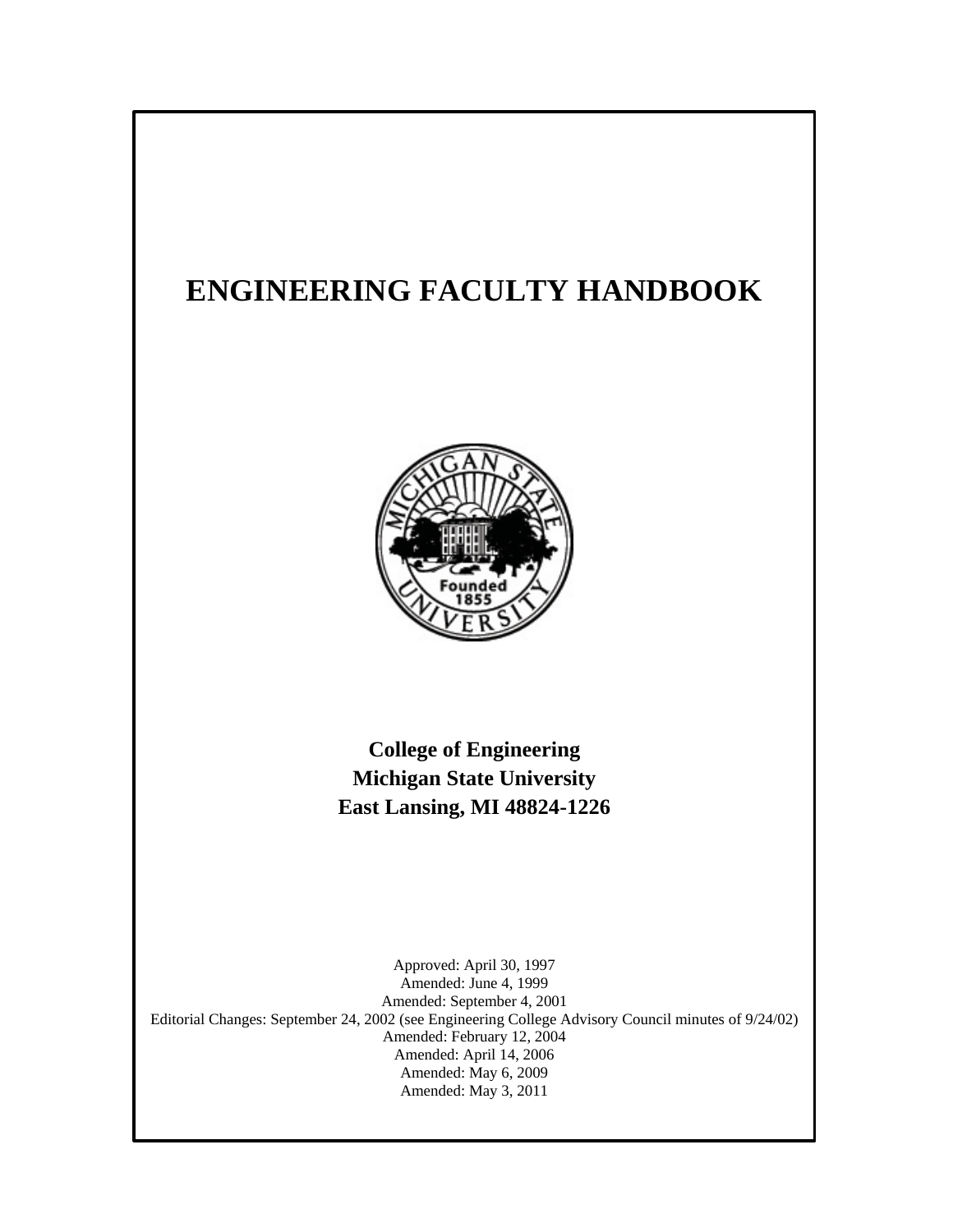# **TABLE OF CONTENTS**

# **PART A – Faculty Development Guide**

| $A-1$   |
|---------|
| $A-2$   |
| $A-2$   |
|         |
| $A-3$   |
| $A-3$   |
|         |
| $A-4$   |
| $A-5$   |
| $A-5$   |
| $A - 6$ |
| A-6     |
| $A-7$   |
| $A-8$   |
| $A-9$   |
| $A-10$  |

# **PART B – Faculty Evaluation Operating Procedures**

|                                                                           | $B-1$ |
|---------------------------------------------------------------------------|-------|
|                                                                           | $B-1$ |
|                                                                           | $B-1$ |
|                                                                           | $B-2$ |
|                                                                           | $B-3$ |
|                                                                           | $B-4$ |
|                                                                           | $B-4$ |
|                                                                           | $B-4$ |
|                                                                           | $B-5$ |
|                                                                           | $B-5$ |
|                                                                           | $B-5$ |
| Procedures for College Rating Committee and Academic Administrators Group | $B-5$ |
|                                                                           | $B-6$ |
|                                                                           | $B-6$ |
|                                                                           | $B-7$ |
|                                                                           | $B-7$ |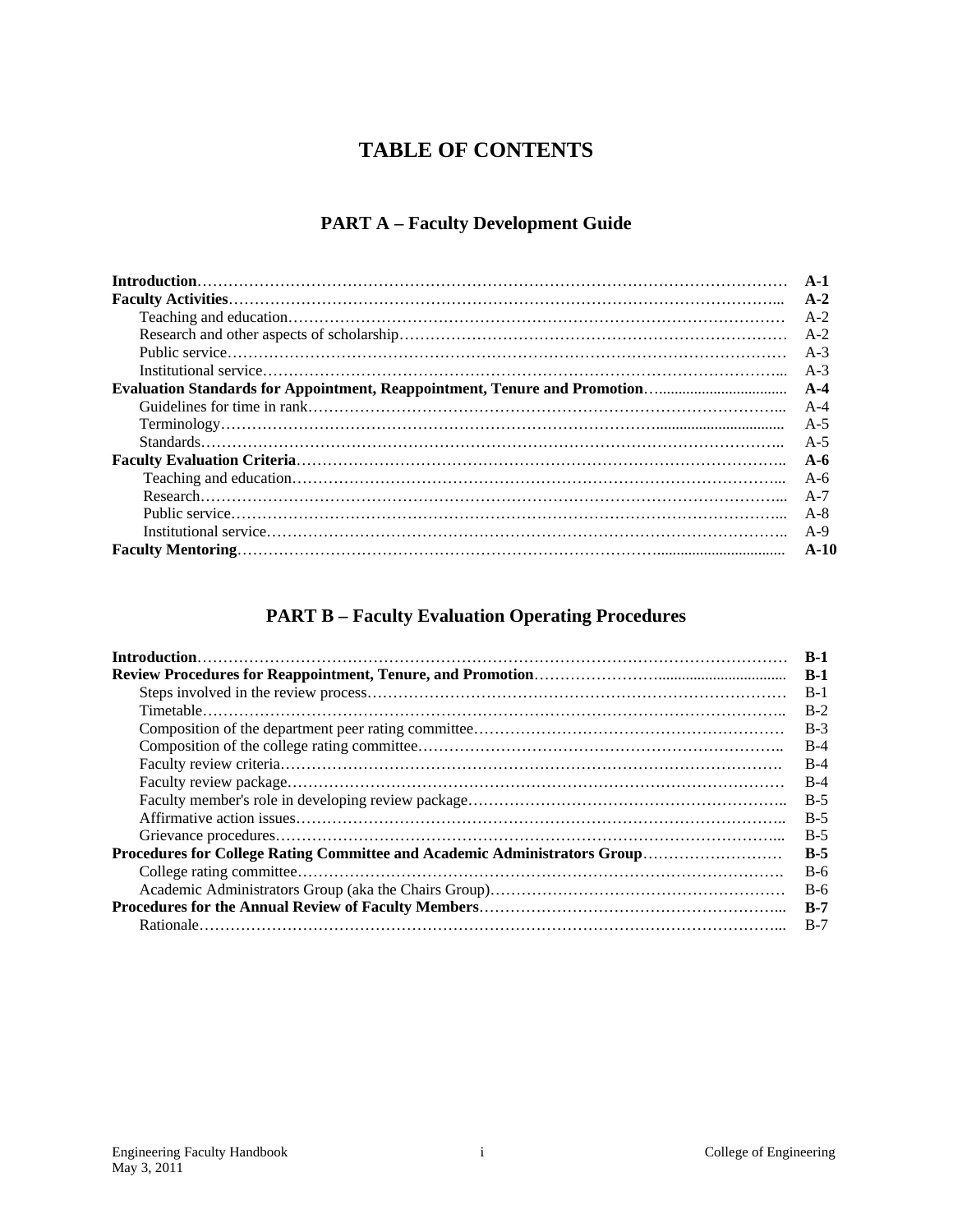# **PART C – Miscellaneous Documents, Forms and Guidelines**

|                                                                           | $C-1$  |
|---------------------------------------------------------------------------|--------|
| Reporting and Recording Faculty Load, Activities, Achievements, and Plans | $C-2$  |
|                                                                           | $C-2$  |
|                                                                           | $C-2$  |
|                                                                           | $C-2$  |
|                                                                           | $C-2$  |
|                                                                           | $C-2$  |
|                                                                           | $C-5$  |
|                                                                           | $C-5$  |
|                                                                           | $C-6$  |
|                                                                           | $C-7$  |
|                                                                           | $C-7$  |
|                                                                           | $C-7$  |
|                                                                           | $C-8$  |
|                                                                           | $C-9$  |
|                                                                           | $C-9$  |
|                                                                           | $C-9$  |
|                                                                           | $C-10$ |
|                                                                           | $C-10$ |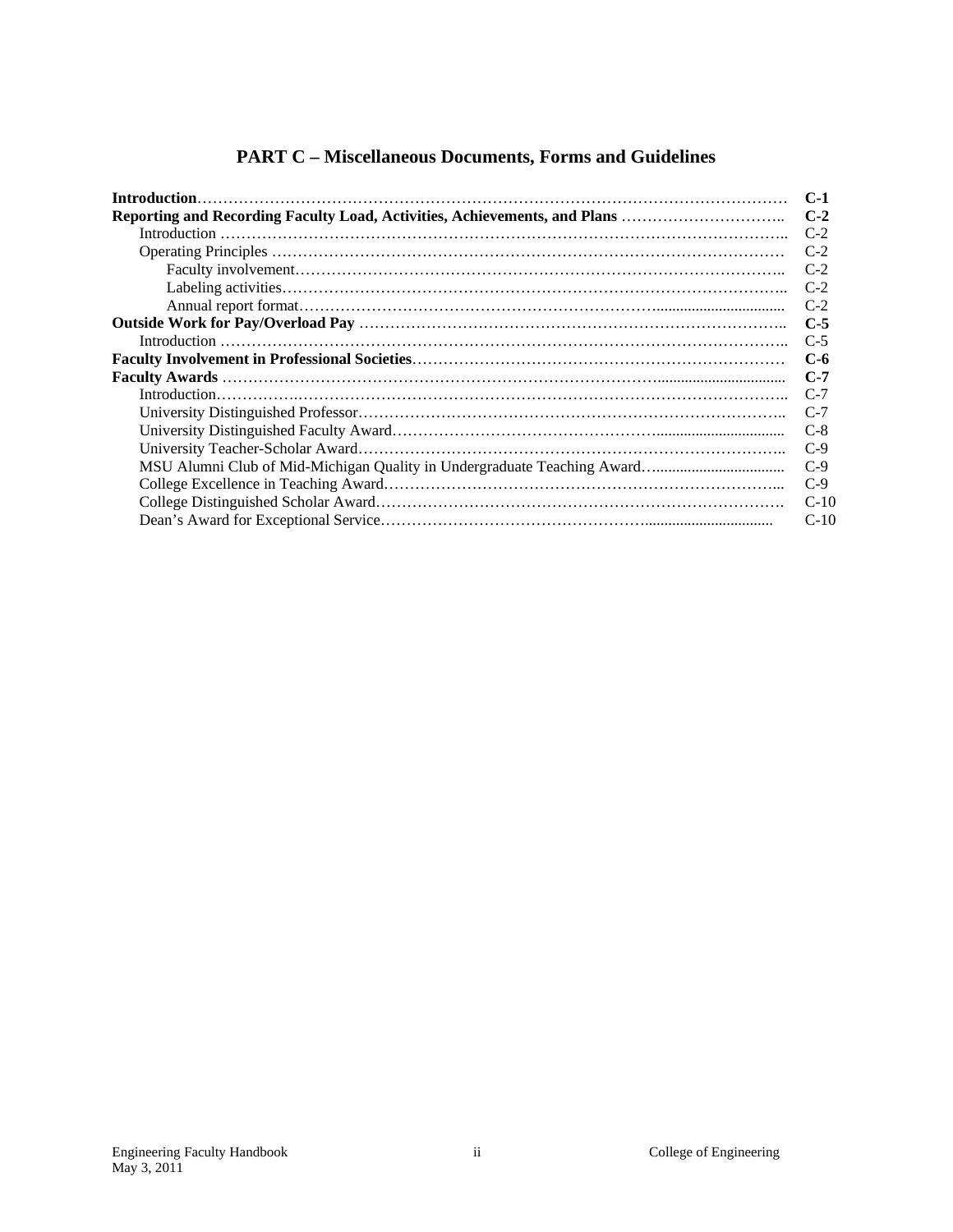# **PART A – Faculty Development Guide**

*This College of Engineering Faculty Development Guide serves several complementary purposes with the goal of building a progressively stronger faculty and for rewarding faculty achievement in support of the mission of the College. First, it delineates faculty activities in three categories – teaching and education, research/scholarship, and service; next, it sets forth evaluation standards of faculty candidates for appointment, reappointment, tenure, and promotion; and, finally, it presents the criteria on which faculty candidates are to be evaluated when they are being considered for appointment, reappointment, tenure, promotion, a merit salary increase, and/or an award. This guide will assist individual members of the faculty as they plan activities, establish priorities, and develop strategies for near-term and long-range professional growth. This guide will also be used by peer rating committees as they evaluate faculty candidates. Finally, this guide will be used by academic administrators as a basis for making/recommending specific personnel actions.*

# **Introduction**

Michigan State University is a land-grant, research-intensive university of international scope whose mission is to advance knowledge and to transform lives through innovative teaching, research, and outreach. As such, the College of Engineering is committed to quality undergraduate and graduate education, research, and public service and, moreover, aspires to improve continuously. This goal to improve continuously requires that academic personnel decisions build a progressively stronger faculty. This process begins with rigorous, effective recruitment and selection of new faculty, followed by systematic mentoring, encouragement, and facilitation of the professional growth of these faculty members, followed by the application of demanding standards and the use of rigorous evaluation procedures [**MSU Faculty Handbook**]. Thus, College of Engineering policies, procedures, criteria, and decisions on recruitment, reappointment, award of tenure, promotions, and salary increases must be guided by the goal of increasing the academic excellence of the College of Engineering. The future academic quality of the College will be determined in large measure by these decisions.

The standards that are to be applied in the evaluation of faculty candidates and members are related to the mission of the College of Engineering, which is to

**provide an experience that inspires students to reach for the highest level of accomplishment and personal growth throughout their lives; provide an environment that enables students and faculty to make lasting contributions to the advancement of knowledge and the creative practice of engineering; share the fruits of our efforts in order to enhance the public's understanding of technology and to facilitate its use on behalf of society; create and maintain a diverse, collegial community that recognizes and values the contribution of each individual; and do all the above with integrity. The accomplishment of our mission is a shared responsibility of each member of the College community.**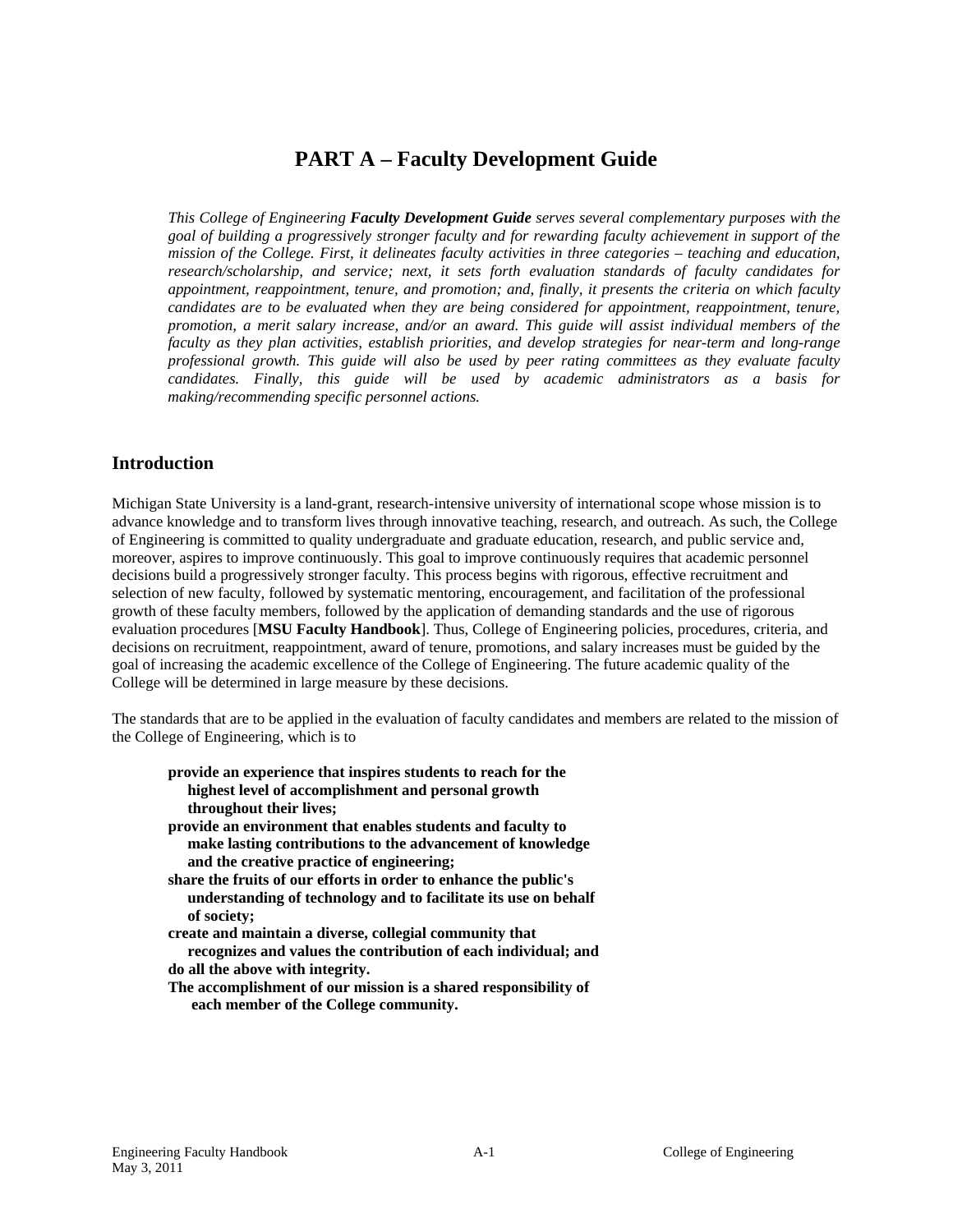# **Faculty Activities**

This section of the **Faculty Development Guide** identifies and categorizes activities that comprise faculty load. Three principal categories are identified: **Teaching and education, Research and other aspects of scholarship**, and **Service** (disaggregated into **Public Service and Institutional Service**).

#### **Teaching and education**

- **Scheduled teaching**: Teaching of any courses for credit (excluding individualized instruction courses such as undergraduate research, master's thesis research, and doctoral dissertation research) and of any offerings for certificate or degree programs. Note: Scheduled teaching includes direct contact with students, course preparation (including other offerings such as noncredit courses, workshops, colloquia, and so on), course administration, and course evaluation.
- **Unscheduled teaching**: Supervising individualized instruction such as independent study and undergraduate research and advising graduate students on thesis and dissertation-related activities. However, this does not include the direct supervision of dissertation research or thesis preparation since these activities are covered under research.
- **Lifelong education teaching**: Providing offerings such as noncredit courses, workshops, colloquia, and so on for other than degree and certificate programs.
- **Course development**: Developing new or revising existing courses (including other offerings such as noncredit courses, workshops, colloquia, and so on). This includes establishing objectives, teaching methods, and evaluation procedures, and securing reviews. This also includes the securing of funding in support of course development.
- **Curriculum development**: Developing new or revising existing curricula. This includes developing evaluation procedures and securing reviews. This also includes the securing of funding in support of curriculum development.
- **Instructional materials development**: Developing courseware, such as course notes, software, videos, and experiments. This also includes the securing of funding support of instructional materials development.
- **Advising and counseling**: Helping students (students enrolled in academic programs at MSU or participating in lifelong education opportunities through MSU) to handle educational and professional issues that are related to their careers as students. This includes advising on offerings to take, counseling on time management, registering students, career counseling, and writing recommendations. Technical supervision of graduate research is not included here since it is covered under scholarship.
- **Other teaching activities**: Activities related to teaching which are not included above such as planning, preparing, administering, grading, and evaluating qualifier and comprehensive examinations.

#### **Research and other aspects of scholarship**

- **Research program development and management**: Developing and managing resources required to conduct research. This includes writing proposals; assembling, maintaining, and upgrading laboratory and computing (including software) resources; hiring and supervising people; and collaborating with colleagues.
- **Conduct of research**: Planning, managing, and conducting theoretical and experimental investigations; evaluating results; providing technical leadership for graduate research; preparing administrative and technical reports related to the research; reviewing the literature; attending technical meetings, seminars, and so on, for the purpose of enhancing one's knowledge and skills in a particular area of research; talking and corresponding with colleagues in the field.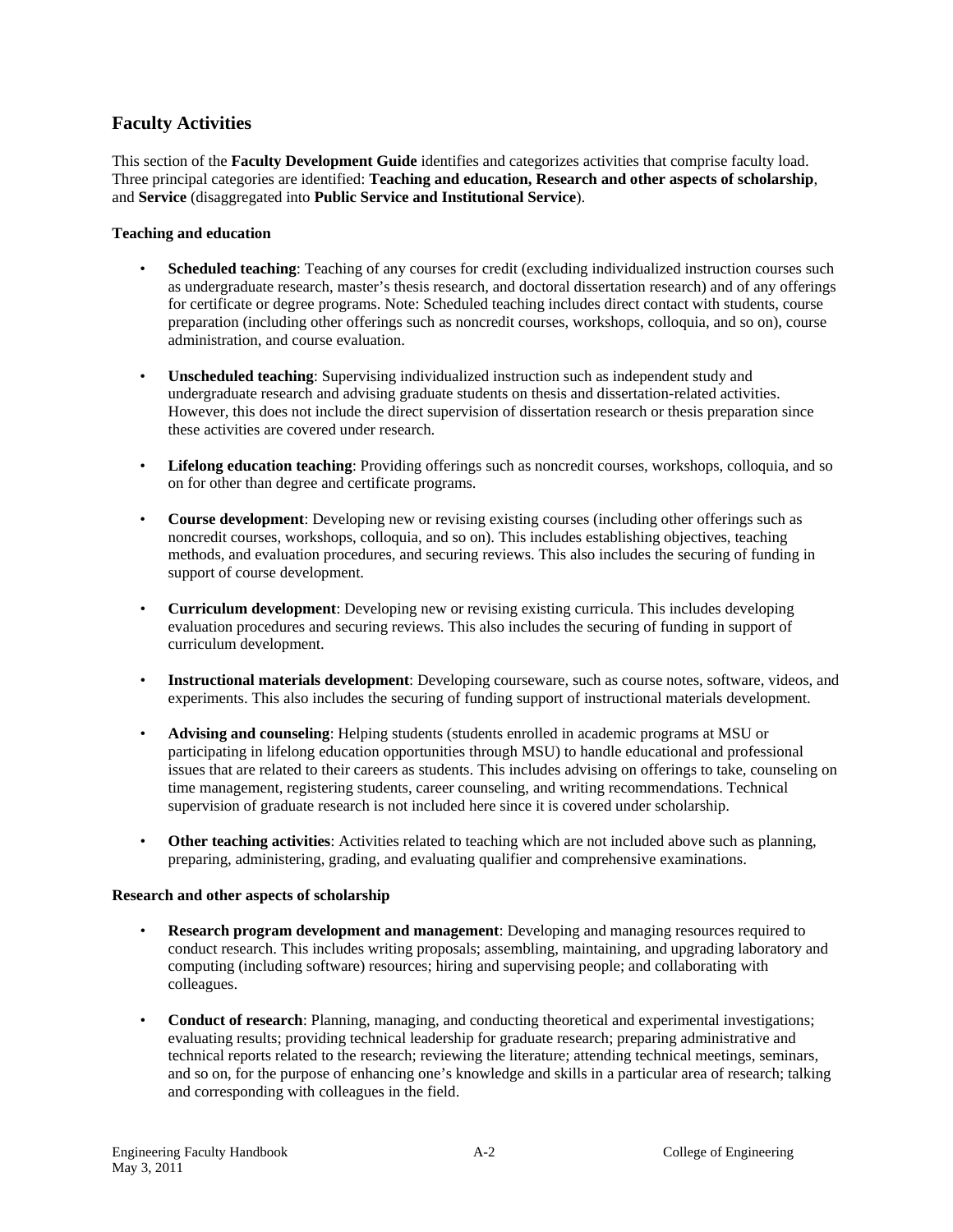- **Publication of scholarly results**: Reporting research and the other aspects of scholarship i.e., the scholarship of teaching/education and the scholarship of application – through articles in refereed journals, books (including textbooks and book chapters), monographs, papers published in conference proceedings, and bulletins; presenting papers at conferences, seminars, meetings, and workshops; and securing patents, copyrights, trademarks, and other publicly disclosed protections for intellectual properly.
- **Other scholarly activities**: Activities of a scholarly nature which are not included above.

#### **Public service**

- **Participation in learned professional organizations/societies**: Holding offices, attending meetings, reviewing papers or proposals, planning a professional society meeting, or participating in the review of programs at another institution.
- **Consulting and advising**: Assisting in the formulation and or review of government policies and providing technical expertise to assist the private sector, when appropriate. Outside consulting for pay may be included in this category, if justified.
- **Public service program development and management**: Developing and managing resources required to conduct public service programs, such as technology transfer, lifelong education, cooperative extension, and international public-service programs. This includes writing proposals; assembling, maintaining, and upgrading physical resources; hiring and supervising people; and collaborating with colleagues. Note that teaching for lifelong education activities is covered under teaching. However, the conceptualization and design of these activities in response to public needs is covered here under public service.
- **Conduct of public service programs**: Reviewing the literature; attending meetings, seminars, and so on for the purpose of enhancing one's knowledge and skills in a particular area of public need; talking and corresponding with colleagues in the field; planning, managing, and conducting public service programs; evaluating results; preparing administrative and technical reports related to the programs. Note: Teaching for credit in lifelong education is excluded from conduct of public service programs since it is covered under teaching.
- **Public awareness**: Participating in activities intended to heighten the consciousness of the general public or of special interest groups to specific issues within the individual's area of expertise. This includes radio and television programs, newspaper or magazine articles, and public appearances to discuss issues and answer questions.
- **Other public service activities**: Activities in support of public service, which are not included above.

#### **Institutional service**

- **Academic governance**: Participating in academic governance at the department, college, and university level. Some activities on certain committees, such as curriculum committees and research committees, might not be included here but rather under one of the other appropriate activity categories, such as teaching and education, research/scholarship, and public service.
- **Unit administration**: Planning, managing unit resources, administering personnel policies, writing and answering memoranda, escorting visitors, and recruiting faculty and staff.
- **Student and alumni development and support**: Recruiting students, participating in orientation programs, serving as faculty advisor to student organizations, and tracking students after they leave the university.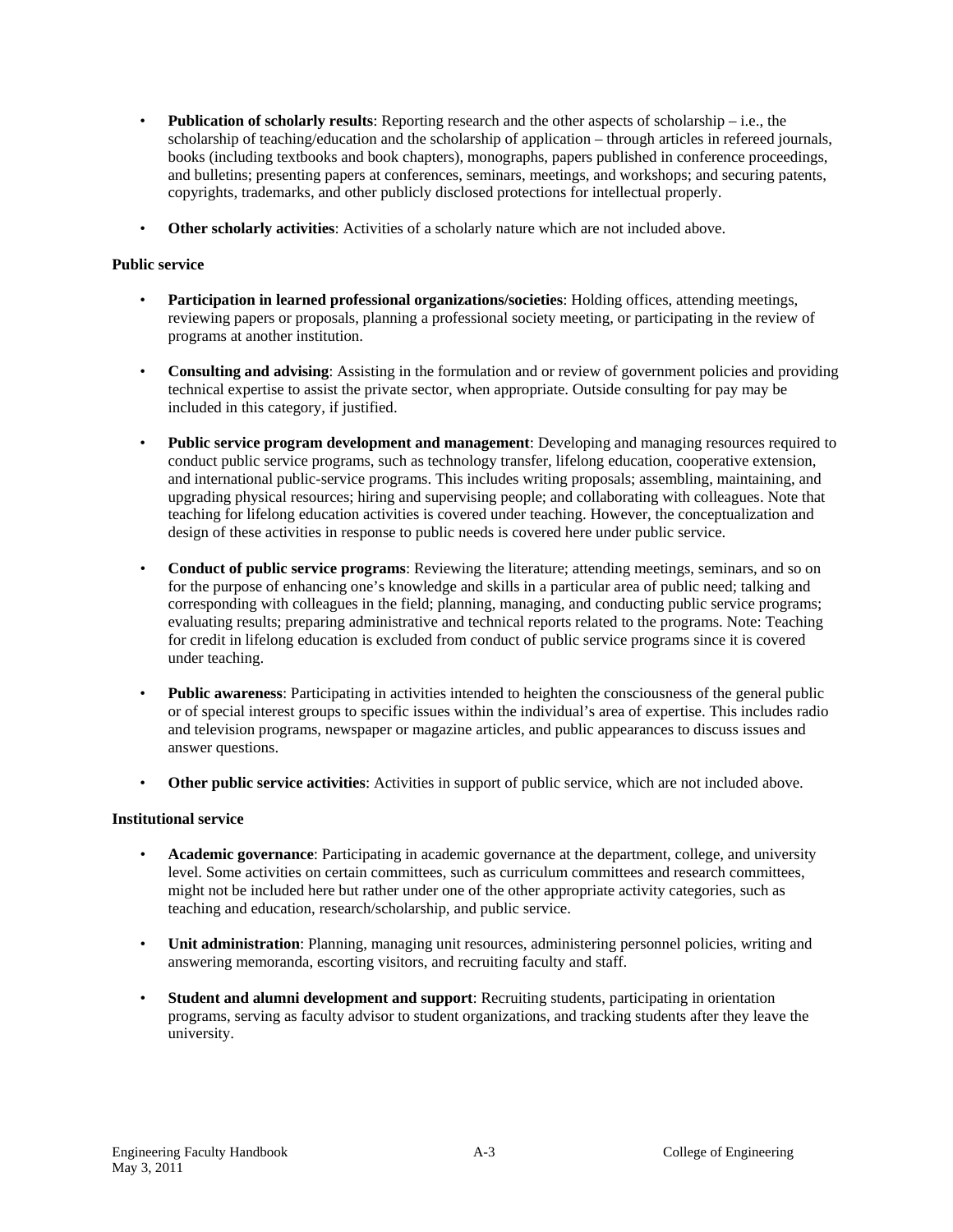- **Public relations**: Undertaking activities intended to enhance the public's awareness of the university's mission, programs, and achievements; marketing the university's products and services through open houses, special showings, radio and television appearances, newspaper and magazine articles, and so on.
- **Other institutional service activities**: Undertaking other activities in support of institutional service which are not included above.

# **Evaluation Standards for Appointment, Reappointment, Tenure and Promotion**

#### **Guidelines for time in rank**

A faculty candidate for appointment, reappointment, tenure, and promotion actions shall be reviewed and evaluated with respect to teaching, research and scholarship, and public and institutional service. The time in the rank first hired is as specified in the initial appointment letter. The list of basic actions and typical timings includes the following:

- appointment as an assistant professor in the first probationary period;
- reappointment as an assistant professor in the second probationary period (time as specified in appointment letter);
- promotion to associate professor with tenure (typically six years total and after reappointment in the second probationary period);
- appointment as an associate professor;
- reappointment as an associate professor with tenure;
- appointment as an associate professor with tenure; and
- promotion to professor with tenure (typically not less than five years after receiving tenure at the associate level).

A few other unusual paths are permitted by the policies set forth in Section IV.I2. (Academic Personnel Policies. Tenure System.) of the **MSU Faculty Handbook**. Actions taking less than the nominal times on the conventional paths, such as actions on the unusual paths, are possible, but exceptional. With respect to time in rank, the **MSU Faculty Handbook** specifically states: "The reasons for a reasonably long period of time in rank prior to promotion are:"

- "To provide a firm basis in actual performance for predicting long-term, high quality professional effectiveness, and"
- "To provide a firm basis in actual performance under Michigan State University standards to permit endorsement of the individual as an expert of national stature."

The procedures that shall be followed in making an initial appointment will be set forth in affirmative action plans filed when a search is initiated. The criteria for evaluating teaching and education, research and scholarship, and public and institutional service are set forth in the later section of this Handbook entitled **Faculty Evaluation Criteria**. Also, the procedures that shall be followed in conducting a review for reappointment, tenure, or promotion are set forth elsewhere in the College of Engineering **Faculty Handbook**.

The judgments rendered against the standards set forth in this document shall reflect a faculty member's educational background and performance as they serve to increase the quality of the departmental faculty with respect to the mission of the college and university and enhance the national stature of the department.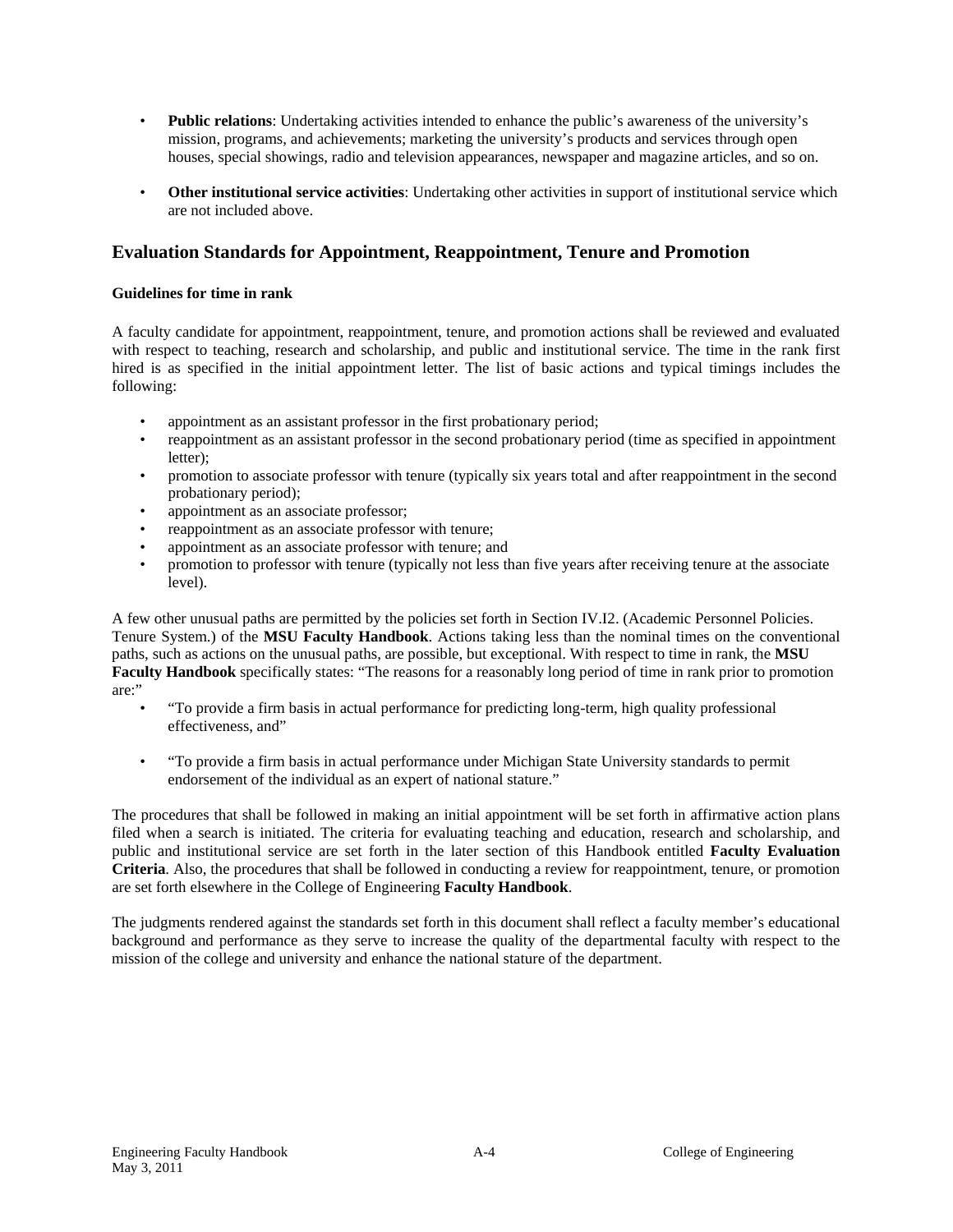#### **Terminology**

The following terminology shall be used in evaluating faculty candidates for appointment, reappointment, tenure and promotion:

- **Research, public** and **institutional service**, and **teaching and education** as defined in the previous section.
- **Scholarship associated with public service** emphasizes the scholarship of the application of knowledge, as well as the methodology and pedagogy for delivering public service activities.
- **Education** includes the scholarship of the teaching of knowledge. Also, as previously mentioned, teaching is a component in the larger domain of education.
- **Appropriate** is a qualifier for institutional service which implies that there is evidence that the indicated performance is consistent with that expected for a faculty member at that rank – e.g., for an assistant professor, membership and participation in department committees would be appropriate; for an associate professor, active leadership roles in some committees would be appropriate; and for a full professor leadership should be the norm.

The intent of these definitions is that each action should result in a higher quality faculty and a department with greater national stature.

#### **Standards**

The **basic standard** for all actions is the determination that the candidate's achievements have increased the quality of the candidate's department and raised its stature, are comparable to those of the candidate's peers, and are consistent with the expectations of the candidate's department and the College of Engineering. How standards vary by rank is outlined below.

- **Appointments and actions for assistant professors** require that the candidates demonstrate reasonable expectation that the basic standards will be met and that current performance is likely to result in timely promotion and awarding of tenure. The primary objective at this level is the development of a viable program in research and related scholarly activity. The foundation of good teaching and appropriate service must also be evident.
- **Promotion to, or appointment as, associate professor and/or tenure** requires the determination that the basic standards have been achieved and that it is likely that such achievements will continue over the course of the candidate's academic career. The primary objective to be considered at this level is professional distinction in research and scholarly activity. Contribution to and effectiveness in teaching as well as appropriate public and institutional service are also necessary.
- **Promotion to professor** (and appointment at that rank) requires the determination that the basic standards have been achieved over an extended period of time and that this performance is likely to continue. The primary objectives include sustained professional distinction in research and scholarly activity, clear evidence of ongoing contribution to and effectiveness in teaching, and appropriate public and institutional service. It is further expected that candidates show leadership in each of these areas. In some instances, exemplary contributions to teaching and/or service and the scholarship associated with these domains can be the basis for the promotion.

Exceptions to typical appointments or promotions shall be based on similar standards and as stated in initial appointment letters.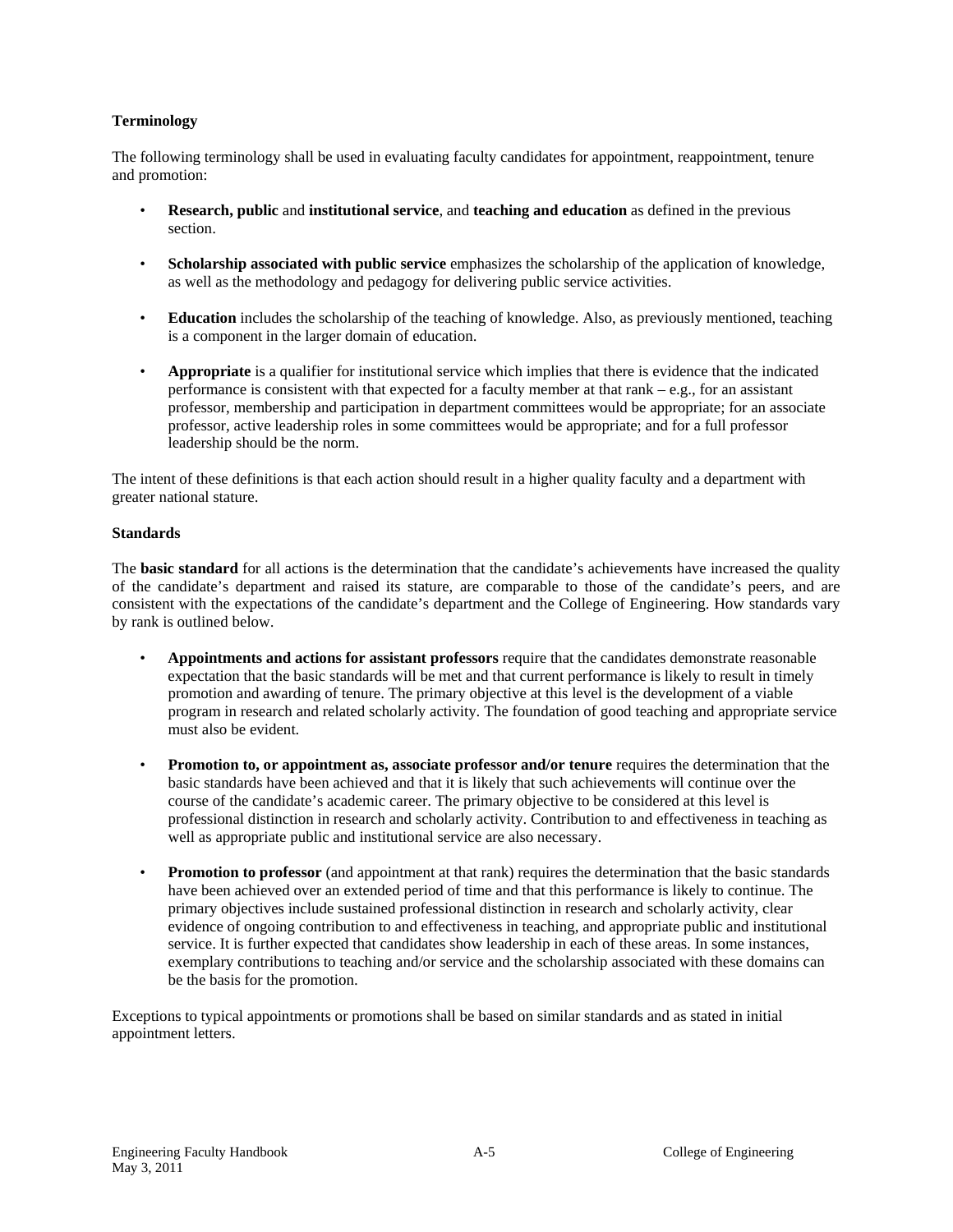# **Faculty Evaluation Criteria**

A faculty candidate for appointment, reappointment, tenure, promotion, and/or a merit salary increase shall be evaluated according to the following lists of criteria, titled **points considered by raters and significant types of evidence**. The lists are not necessarily comprehensive – other points and evidence may be relevant in some cases. The term "raters" refers to those faculty at the department and college levels who are involved in evaluating candidates for the aforementioned actions.

The overarching concern in evaluating faculty is the extent and level of the candidate's overall activity and reputation in the profession. For example, is there evidence of professional distinction and leadership in research/scholarship, teaching/education, and/or service; is there evidence of demonstrated progressiveness in the development and/or utilization of new approaches and techniques for the solution of professional problems?

#### **Teaching and education**

Points considered by raters:

- Command of subjects taught
- Ability to create a learning climate within a class
- Ability to organize and present material
- Ability to arouse curiosity in beginning students and stimulate advanced students to do creative work
- Capacity to awaken in students an awareness of the relationships between disciplines
- Spirit and enthusiasm which vitalize the candidate's teaching
- The extent and skill of the candidate's participation in the general guidance and advising of students
- Continuous growth in knowledge of the field
- Scholarly achievements and their impact in the field; national and international reputation
- Continued productivity of high quality and significant scholarly results

Significant types of evidence related to teaching and education:

- Courses taught, including lifelong education courses
- Summary and analysis of student opinions
- New courses developed and taught
- Extramural course and program development proposals and support
- Awards and honors received for teaching
- Development and implementation of new and effective techniques of education
- Overall evaluation in comparison with other faculty in the department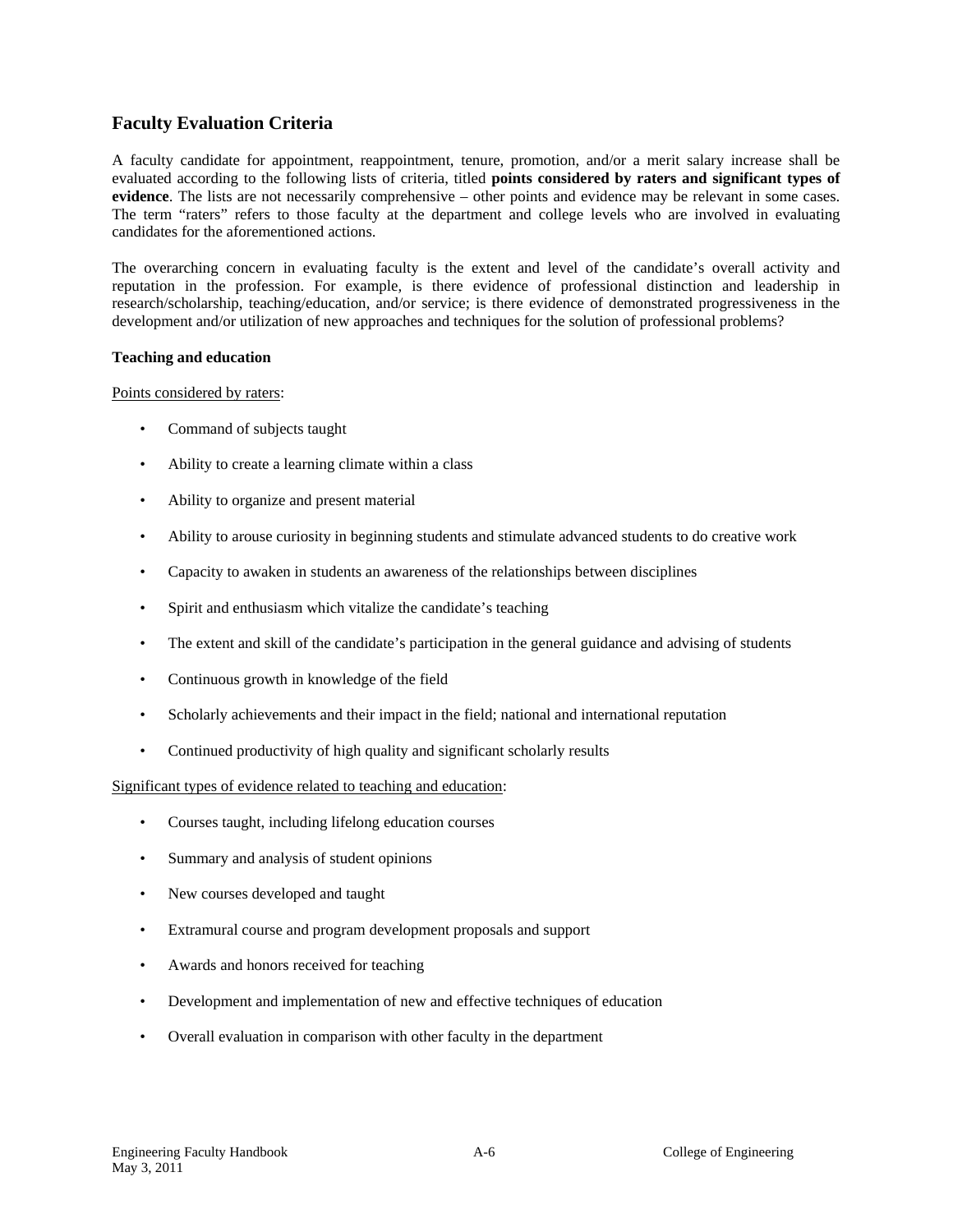- Peer evaluations of teaching through consideration of (a) reviews of course content, examinations, homework, and syllabi; (b) the candidate's preparation of students in prerequisite courses; (c) class visitations; (d) attendance at public lectures given by the candidate
- Number and caliber of students (a) guided in research by the candidate and (b) attracted to the campus by the repute of the candidate as a teacher (overlaps with research)
- Opinions of graduates
- Textbooks and other educational materials developed by the candidate
- List of scholarly publications in journals and conference proceedings and copies of these publications
- Intramural and extramural letters of support evaluating scholarly publications
- Extramural funding and other support and proposals for scholarly activities
- Awards and honors received for scholarly activities
- Appraisals of publications and other work in the scholarly and critical literature
- Evaluation of the candidate's contribution to collaborative co-authored publications
- Assessment of work in progress
- Other significant types of evidence not otherwise listed above.

#### **Research**

#### Points considered by raters:

- Impact of research achievements on the candidate's field; national and international reputation; achievements in the field in comparison with others of the same academic rank and years of professional experience
- Continued productivity of high quality and significant results
- Originality and significance of contributions in research or, alternatively, originality, scope, richness, and depth of expression in creative achievements

#### Significant types of evidence related to research:

- List of research publications and copies of these publications
- Intramural and extramural letters of support evaluating research publications
- Extramural funding and other support and proposals for research activities
- Numbers of completed M.S. and Ph.D. theses supervised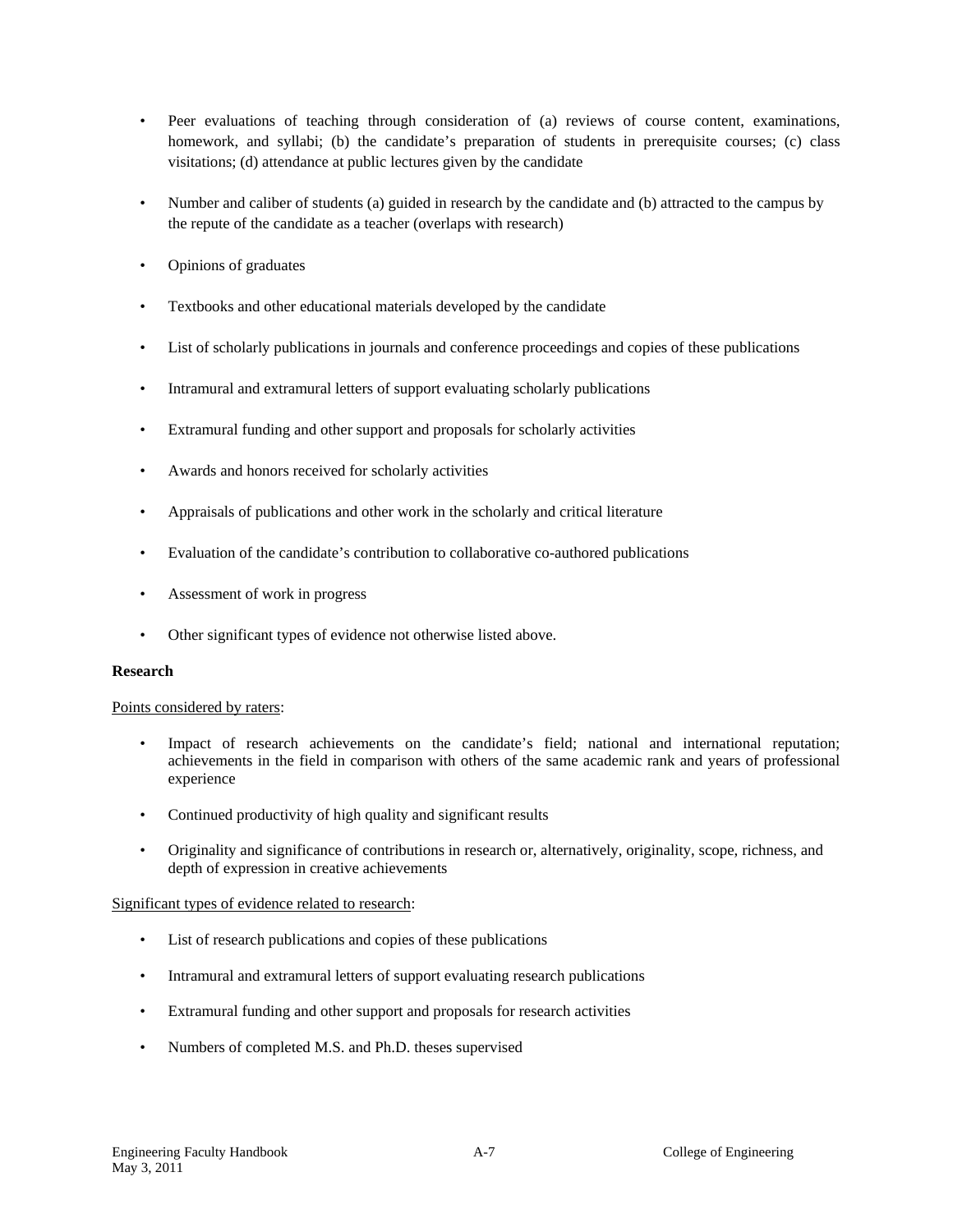- Number of completed M.S. projects supervised
- Involvement of undergraduates in research
- Involvement with post-doctoral fellows
- Awards and honors received for research
- Appraisals of publications and other work in the scholarly and critical literature
- Evaluation of the candidate's contribution to collaborative co-authored publications
- Assessment of work in progress
- Number of citations/references to candidate's work and publications
- Other significant types of evidence not otherwise listed above.

#### **Public service**

#### Points considered by the raters:

- Scope of involvement in learned professional organizations/societies
- Scope of (a) participation in technology transfer, such as through pro bono consulting and small business opportunities, and (b) advising to government bodies and in the private sector
- Participation in the design of continuing education activities/programs (but not in the delivery of any courses for credit or of any offerings for certificate or degree programs)
- Participation in extension service activities
- Impact of scholarly achievements on the candidate's field; national and international reputation; achievements in the field in comparison with others of the same employment status and years of professional experience
- Continued productivity of high quality and significant scholarly results, as they impact external audiences

#### Significant types of evidence related to public service:

- Peer review and evaluation of specific public service activities
- Written testimonials supplied by the constituents served by the candidate's activities
- Awards and honors received for public service
- Extramural public service support and proposals
- List of service-related scholarly publications in journals and conference proceedings and copies of these publications
- Intramural and extramural letters of support evaluating service-related scholarly publications
- Extramural support and proposals for scholarly activities related to public service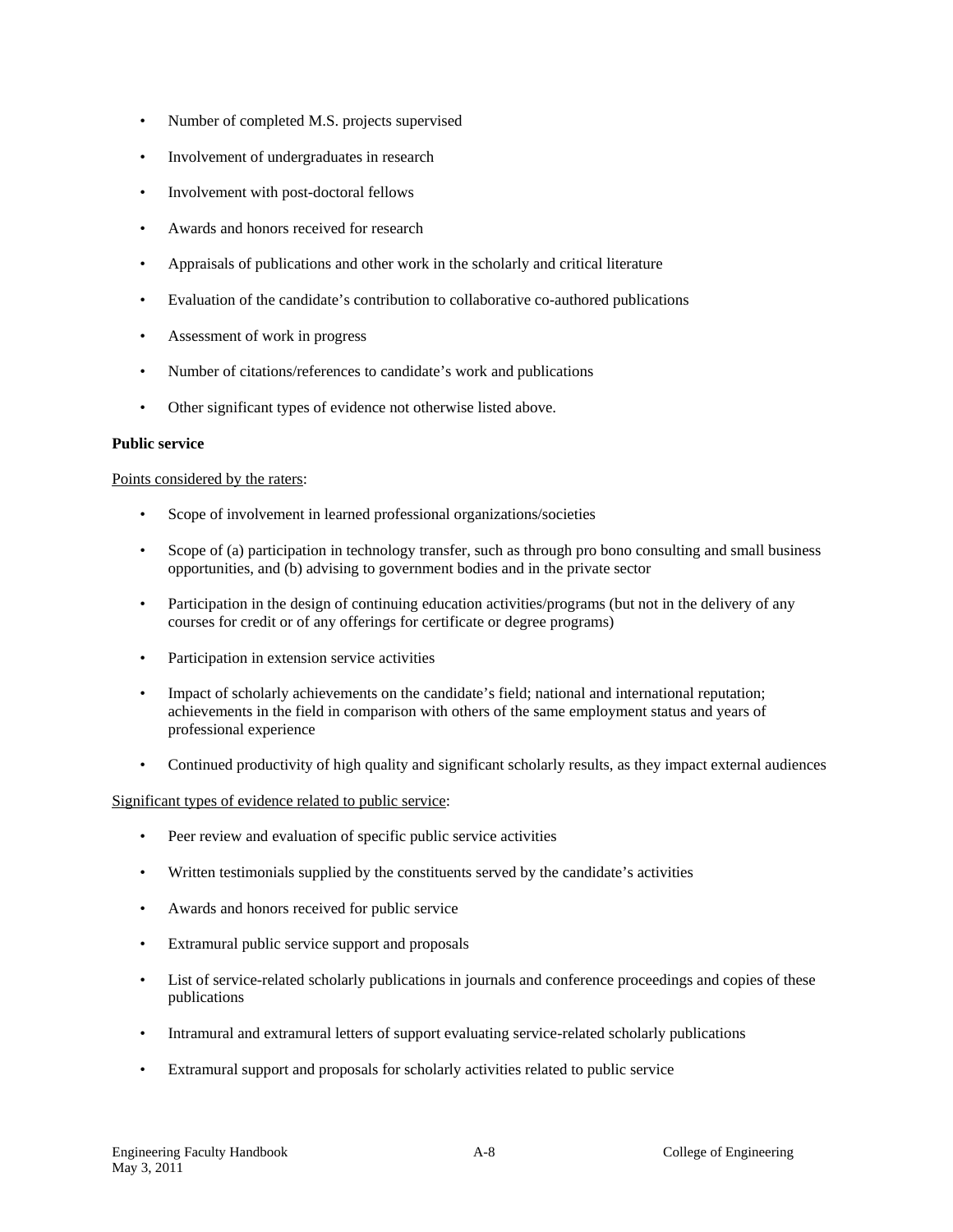- Awards and honors received for scholarly activities related to public service
- Appraisals of service-related publications and other work in the scholarly and critical literature
- Evaluation of the candidate's contribution to collaborative co-authored publications
- Assessment of work in progress
- Other significant types of evidence not otherwise listed above.

#### **Institutional service**

#### Points considered by the raters:

- Extent of actual participation
- Quality of service in terms of effective and imaginative contributions
- Candidate's willingness to participate in academic governance in the formulation of department, college, and university policies

#### Significant types of evidence related to institutional service:

- Service as an administrator
- Service in the formal aspects of academic governance
- Service on administrative committees
- Awards and honors received for administration or academic governance
- Other significant types of evidence not otherwise listed above.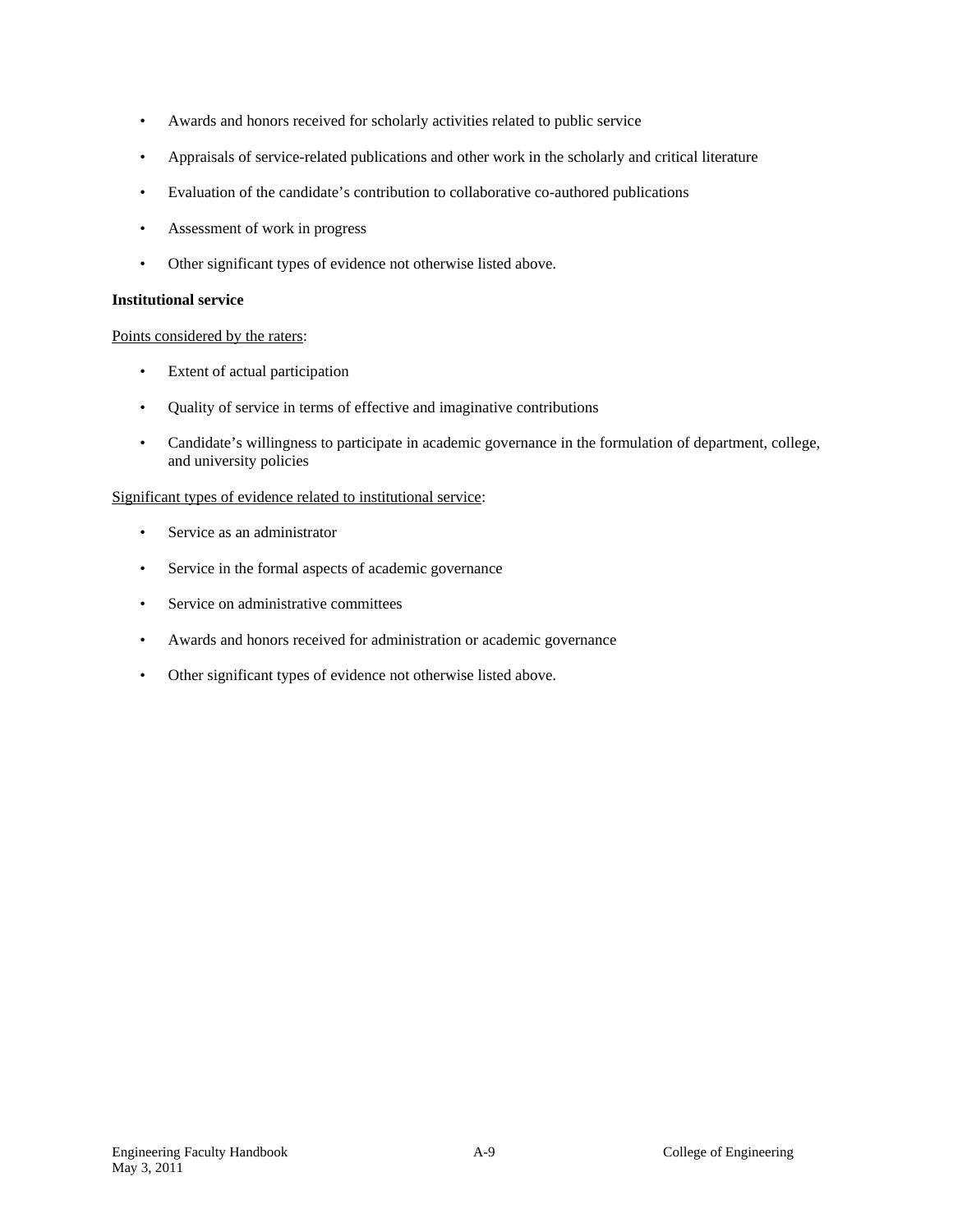# **Faculty Mentoring**

The College of Engineering believes that effective mentoring is important to the professional development and advancement of new faculty members. Traditionally, departmental chairpersons have provided mentoring through articulation of expectations and performance reviews. However, other responsibilities inherent in the facultychairperson relationship may interfere with the open and frequent communication needed for effective mentoring.

The College of Engineering therefore requires that each department develop a formal process by which new tenuretrack faculty will be mentored by one or more senior faculty members, other than the chairperson. The mentor(s) should provide independent advice, active support, and timely information across all areas of professional activity – research, teaching, and service.

The College of Engineering requires that each department explicitly document its mentoring program, indicating how mentors will be assigned and what their responsibilities will be. A mentor should be familiar with both the new faculty member's professional sphere and the performance standards likely to yield favorable action from evaluation committees. Mentors are expected to commit at least two years to the effort, which should be reported and reviewed annually as a service activity and appropriately recognized by the department and college. Formal assignment of a mentor to a faculty member should not discourage other faculty members from also offering professional advice. However, all mentoring discussions should be considered privileged.

Conversation regarding suitable mentors should begin at the time of hire, and the mentoring process should begin soon thereafter. While mentoring activities are expected to vary, mentors should be available to meet frequently with the candidate and assist in the following ways:

- Serve as a collegial confidant and, upon request, as a liaison to administrators
- Clarify department and college expectations for promotion and tenure, and discuss strategies for success in evaluation processes;
- Encourage submission of proposals and papers, and help critique drafts
- Advise on development of new research collaborations
- Advise on recruitment and retention of graduate students
- Assist with procedural details of laboratory and infrastructure development
- Offer suggestions on course preparation, classroom delivery, examinations, TAs, and grading
- Help identify appropriate service activities and other professional opportunities
- Advise on optimal time allocation across research, teaching, and service missions
- Provide periodic, off-the-record reviews of professional progress
- The MSU Faculty Handbook provides additional guidance (Section IV. Academic Human Resources Policies)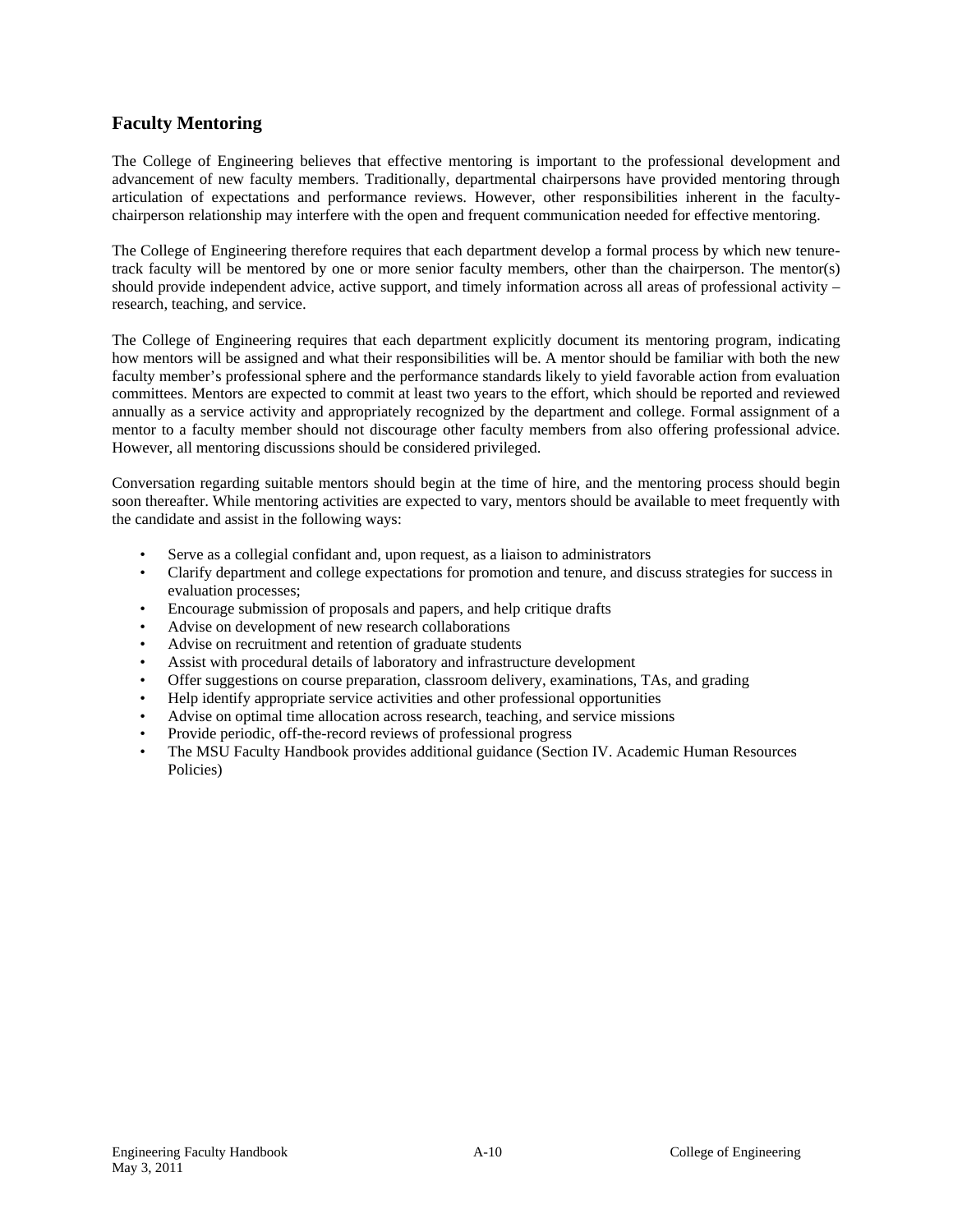# **PART B – Faculty Evaluation Operating Procedures**

# **Introduction**

The **Faculty Development Guide** (Part A of this **Faculty Handbook**) is a delineation of faculty activities; the standards for evaluating faculty candidates for appointment, reappointment, tenure, and promotion; and, finally, the criteria for evaluating faculty. The **Faculty Evaluation Operating Procedures** (Part B of this handbook) is addressed to the operating procedures that should be used in evaluating faculty. Three specific classes of operating procedures are considered: review procedures for appointment, reappointment, promotion and tenure; procedures for the college rating committee and the academic administrators group; and, finally, procedures for the periodic review of faculty members whose primary appointment resides in the College of Engineering.

#### **Review Procedures for Reappointment, Tenure, and Promotion**

This portion of the **Faculty Handbook** contains the general procedures to be used throughout the College of Engineering for the review of faculty members for reappointment, tenure, and promotion. These procedures provide an equal opportunity for each faculty member to present the best possible case for review of his or her activities and achievements while respecting the uniqueness of each case. It is important that each faculty member be made aware explicitly of the procedures in place within the College of Engineering. Therefore, copies of this document, as well as the **Faculty Development Guide**, are to be distributed to new faculty members, initially to all faculty members, and kept on file in the department offices and the Dean's Office. Current materials are also maintained at the college website. It is intended that one set of credentials shall be generated as a *Faculty Review Package* for both the department and college-level review processes. Should a conflict exist between the guidelines described here and those established by the University, the University guidelines shall be followed.

#### **Steps involved in the review process**

- The **MSU Faculty Handbook** states that chairpersons (or directors) are responsible for unit level recommendations concerning personnel actions. The chairperson will normally discuss required, or possible, reviews at the annual faculty evaluation meetings with individual faculty members. On the basis of these interactions, the chairperson will provide the department peer rating (or review) committee a list of faculty members he or she knows must be, or believes should be, reviewed. The chairperson shall make the list available to the faculty members in a timely manner so that individual faculty members have the opportunity to add or remove their name before the review process proceeds to the next step.
- A *Faculty Review Package* must be prepared by each candidate to be considered for reappointment, tenure, or promotion. (Note, however, that some parts of the package are the responsibility of others and are confidential – see the later section entitled **Faculty review package**.)
- Each department shall have a peer rating committee. (See the later section entitled **Composition of the Department Peer Rating Committee**.) This committee shall review and evaluate the credentials of faculty candidates going through the process. This committee shall evaluate each candidate's *Faculty Review Package* and provide a rating of each candidate in the areas of research, teaching/education, and public and institutional service and, most importantly, a recommendation on the action being considered. Departmentlevel votes on candidates should be by secret ballot. The peer rating committee shall forward its report, including a review and a recommendation, to the chairperson and the department's tenured faculty concerning each candidate. Any departmental bylaws concerning these actions must conform to College bylaws, these guidelines, and the University regulations and requirements on such matters. In particular, as required by the University policy on non-tenured faculty in the tenure system [**MSU Faculty Handbook**], faculty members may confer at their discretion with the departmental peer rating committee before its recommendation is determined.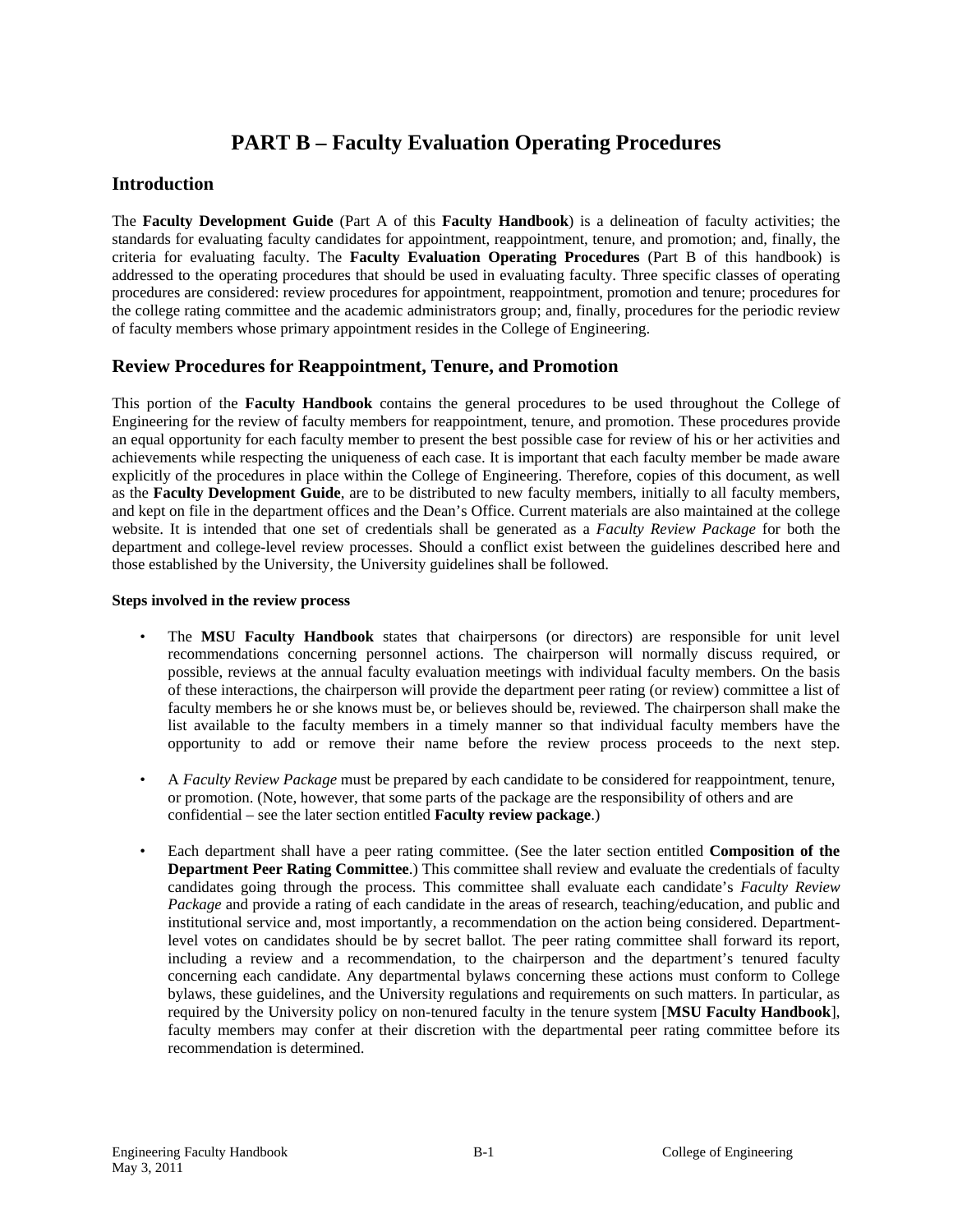- The department chairperson will notify each candidate in writing regarding the unit-level recommendation on each candidate.
- The *Faculty Review Package* for each candidate shall be finalized for submission to the Dean and consideration by the College rating committee. The final elements of the package shall be the departmental peer rating committee report and the recommendation of the chairperson, including the rationale for the recommendation. Each candidate's package must comprehensive and stand alone.
- The College shall have a college rating committee. (See the later section entitled **Composition of the College Rating Committee**.) This committee shall evaluate each candidate's *Faculty Review Package* and provide a rating of each candidate to the Dean of Engineering in the areas of research, teaching/education, and public and institutional service and, most importantly, a recommendation on the action being considered.
- The Dean shall consult with the Academic Administrators Group (aka Chairs Group), consisting of the dean, the chairpersons, and the assistant/associate deans, concerning each candidate. As required by the University policy on non-tenured faculty in the tenure system [**MSU Faculty Handbook**], faculty members may confer at their discretion with the Academic Administrators Group before its discussion of candidates is completed.
- The Dean of Engineering shall decide which faculty members will be recommended to the Provost for appropriate action and will notify each candidate in writing regarding that recommendation.
- Thereafter, the Provost recommends to the President which faculty members will be considered for appropriate action. The President will make the final decision in all matters, which do not include the granting of tenure. The President will recommend action to the Board of Trustees in cases which include the granting of tenure. The President will notify the Provost of the decisions. The Provost will notify the Dean who will then notify the respective chairpersons. The chairpersons will notify their affected faculty member(s). The candidate should be informed of the status of the decisions at every step in a timely fashion.

#### **Timetable**

The approximate timetable for the review of faculty for reappointment, tenure, and promotion is given below. The dates listed below for College and University personnel actions are a general guide and may vary from year to year. Candidates should be kept informed of progress.

- *Early September –* The Office of the Dean distributes to departments in the College of Engineering (1) the forms and materials that it is expected will be required in completing pending personnel actions and (2) a preliminary schedule of personnel action deadlines.
- *No later than late September* When needed, requests for reference letters should be sent out by the chairpersons or appropriate department committee.
- *September-November* The candidate with appropriate assistance from the department chairperson and/or department committee prepares the *Faculty Review Package.*
- *Early November* The Office of the Provost specifies the forms and materials to be used for personnel actions in the current year and provides a schedule of important university dates, including deadlines. The Dean then makes any necessary adjustments to the preliminary schedule and previously distributed forms and materials for personnel actions.
- *Early November* All required reference letters should be secured and a reminder letter should be sent to those who have not yet responded. Departments should meet and consider and vote on their candidates.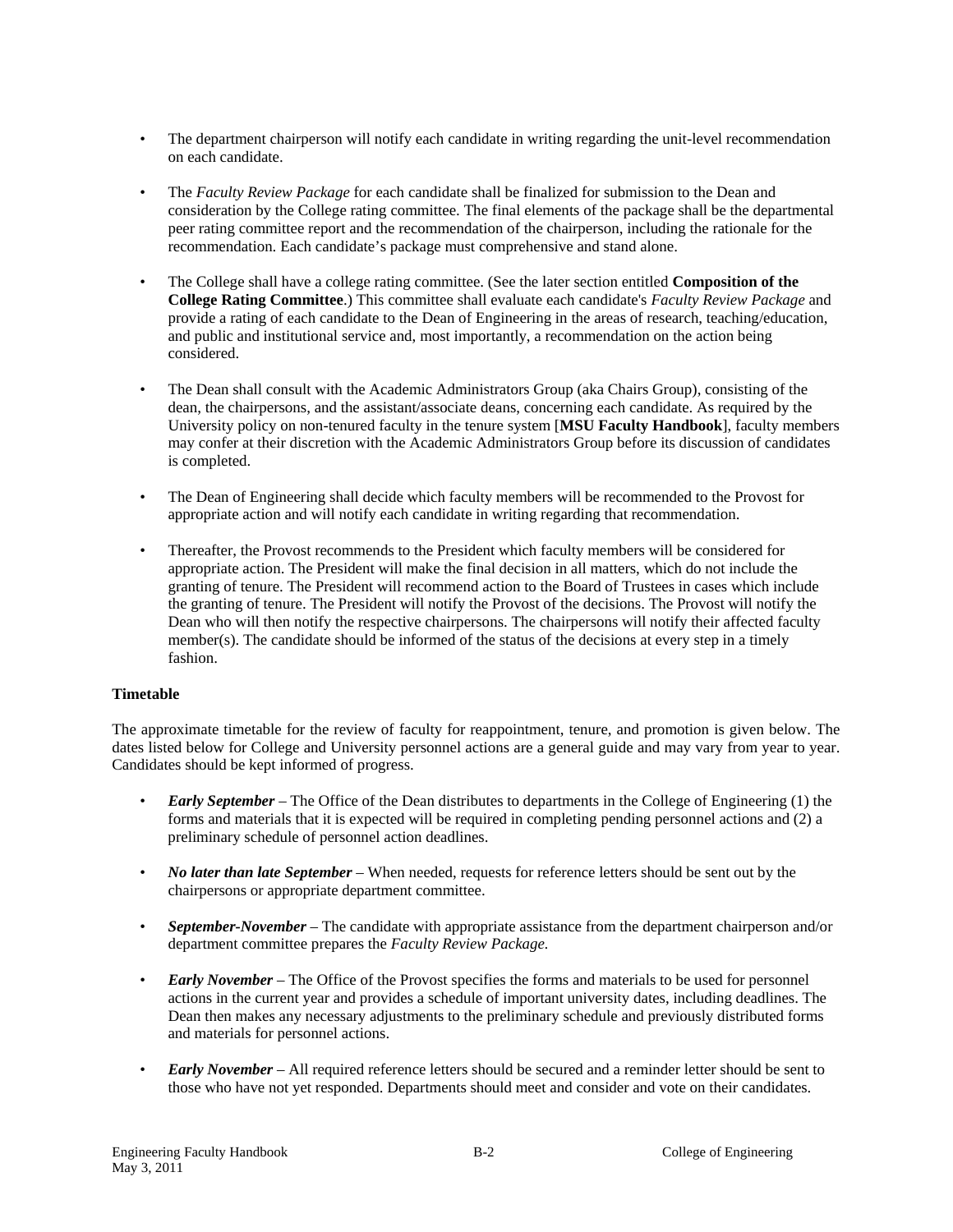- *Early January* The department chairpersons submit their recommendations on personnel actions to the Office of the Dean and notify the candidates of their recommendations.
- *Early January to Early February* The College Rating Committee meets and rates each candidate.
- *Mid-February* The Dean consults with the Academic Administrators Group concerning each candidate. The consultation is a comprehensive discussion of each candidate based upon (1) the candidate's *Faculty Review Package* and (2) the ratings and recommendation for each candidate provided by the College Rating Committee.
- *Late February* The Dean submits the following forms and documents to the Office of Academic Personnel Records: (1) Form A: *Tenure System Reappointment Recommendations;* (2) Form B: *Promotion List;* and (3) Form C: *Documentation of the Annual, Written, Tenure System Faculty Review.* (4) Form D-I: *Recommendation for Reappointment, Promotion, or Tenure Action* a completed form for each faculty member listed on Form A and Form B is delivered to the Office of Academic Human Resources. At this time, the candidate is also informed of the dean's recommendation.
- *Mid-to-Late March* The Dean confers with the Assistant Provost/Assistant Vice President for Academic Human Resources and the Vice President for Research and Graduate Studies.
- *Late-April* The Provost notifies the Dean of recommendations accepted for recommendation to the President and Board of Trustees.
- *Early May* The Dean sends notices to the appropriate chairpersons and directors of recommendations forwarded by the Office of the Provost. They, in turn, notify the concerned faculty members.
- *Early May* Form G: *Affirmative Action Report on Faculty Promotions* are prepared and submitted to the Office of Academic Human Resources.
- *Mid-May* The Office of the Provost prepares lists of faculty candidates for reappointment, tenure, and promotion and forwards them to the President for action. The President forwards his recommendations on those cases involving the award of tenure to the Board of Trustees.
- *Mid-June* The President and the Board of Trustees act on the recommendations that each must consider.
- *Mid-June* The Dean is notified through the Office of the Provost of the actions taken by the President and the Board of Trustees and informs the appropriate chairpersons and directors. They, in turn, notify the concerned faculty members of the action on their cases.

#### **Composition of the department peer rating committee**

The department peer rating committees may be defined differently for each department. This flexibility is acceptable within the University regulations as outlined in the MSU Faculty Handbook. In the broadest sense, two models are suggested by the University Committee on Faculty Tenure:

- **Model A** (more restrictive): The duly constituted group for advising on judgments concerning non-tenured faculty under the tenure system shall be a committee of full professors elected by the tenured faculty.
- **Model B** (less restrictive): The duly constituted group for advising on judgments concerning non-tenured faculty shall consist of all tenured faculty or an elected committee of tenured faculty.

Neither the University nor the College specifies a definitive model for peer rating committees for action on tenured faculty.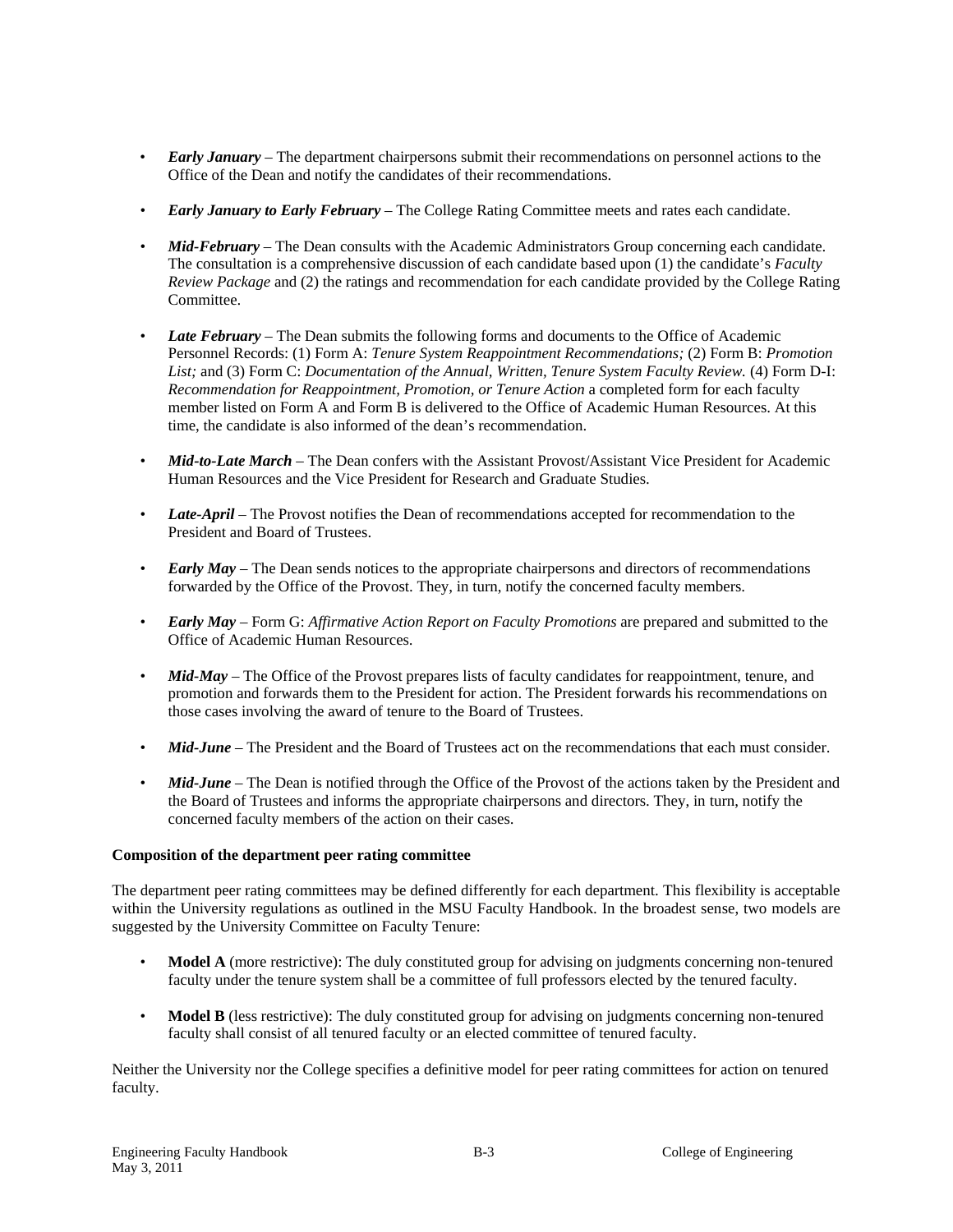#### **Composition of the college rating committee**

There shall be a College of Engineering Rating Committee that will advise the Dean of Engineering in matters relating to the promotion and tenure of faculty. The committee members shall be selected from tenured full professors from the college faculty. The Engineering College Advisory Council shall assure that, exclusive of the committee chairperson, each department has two representatives on the committee. Each department chairperson in the college appoints one member from his/her department to the committee. The Dean of Engineering, in consultation with the Engineering College Advisory Council, appoints one additional member of the committee from each department. Appointments are made from a pool of candidates who are self-nominated or nominated by department advisory committees. These appointments by the dean are intended to ensure balance within the committee across the several aspects of the mission of the faculty. The term of each member shall be three years. No member may serve more than two consecutive terms (six consecutive years). The terms of the members shall be staggered, so that approximately one-third of the committee is replaced each year. In the event that one of the members cannot complete the three-year appointment, a substitute will be appointed to complete the three-year term by the appropriate department chairperson or the dean depending on who made the initial appointment for the member being replaced. The Dean of Engineering, in consultation with the Engineering College Advisory Council, selects a tenured college faculty member to serve as Committee chairperson for a one-year period. The chairperson may be asked to serve for not more than three consecutive one-year terms. The role of the committee chairperson is to moderate the discussion leading to an evaluation of the candidates. All committee members are afforded full voting privileges with the exception of the chairperson. The chairperson may participate in the deliberations of the committee, but is excluded from voting.

#### **Faculty review criteria**

The department peer and college rating committees shall use the faculty evaluation criteria outlined in the latest version of the College of Engineering's **Faculty Development Guide** (part A of this **Handbook**).

#### **Faculty review package**

Each *Faculty Review Package,* exclusive of any supplemental materials, should be assembled and submitted (not three-hole punched or stapled) to the Office of the Dean. The original and one copy of the *Faculty Review Package,* including the supplemental materials, should be submitted.

The *Faculty Review Package* should be assembled by completing the University Form D-I entitled *Recommendation for Reappointment, Promotion, or Tenure, Action.* For this form see page C-1 of this document. The formatting should be consistent with the *College of Engineering Addendum.* For this form see page C-1 of this document. Though not expected, candidates may submit supplemental materials, such as class notes, books or book manuscripts, a sample of tapes of video-based courses, research/scholarship proposals and (optionally) reviews, and so on. An annotated list of such supplemental materials shall accompany the submission. The annotation shall describe the importance and significance of the material for forming a judgment in the case. Note that submission of supplemental materials is the **exception,** not the expectation, in the representation of a candidate's qualifications.

The package shall include a set of reviews by disciplinary peers, except in the case of reappointment at the level of assistant professor. As a general rule, five reviews shall be provided. An exception could include the instance where it appeared that a review might not be received in time and an additional review was solicited only to receive the first review, bringing the total to six. All reviews that are solicited and received shall be made part of the package. The faculty candidate may recommend as many as five potential reviewers, from which the department peer rating committee may recommend as many as two. Referees shall be highly qualified leaders in their field who can judge the quality and impact of the candidate's contributions. Selection of referees holding a rank less than full professor should be justified based on evidence of national stature (e.g., recipient of a national award). Reviewers should be from peer, or better, institutions, although distinguished scholars and professionals from outside the university community may be included. Collaborators must not be asked to write an external evaluation. Individuals are considered to be collaborators if they have worked with the candidate in any intellectual capacity (e.g., joint papers/proposals/co-supervising students) within the past four years. Moreover, letters will not be solicited from faculty who served on the equivalent of the candidate's guidance committee when the candidate was a graduate student. If an external referee declines to submit a letter of evaluation, this information shall be recorded and, if a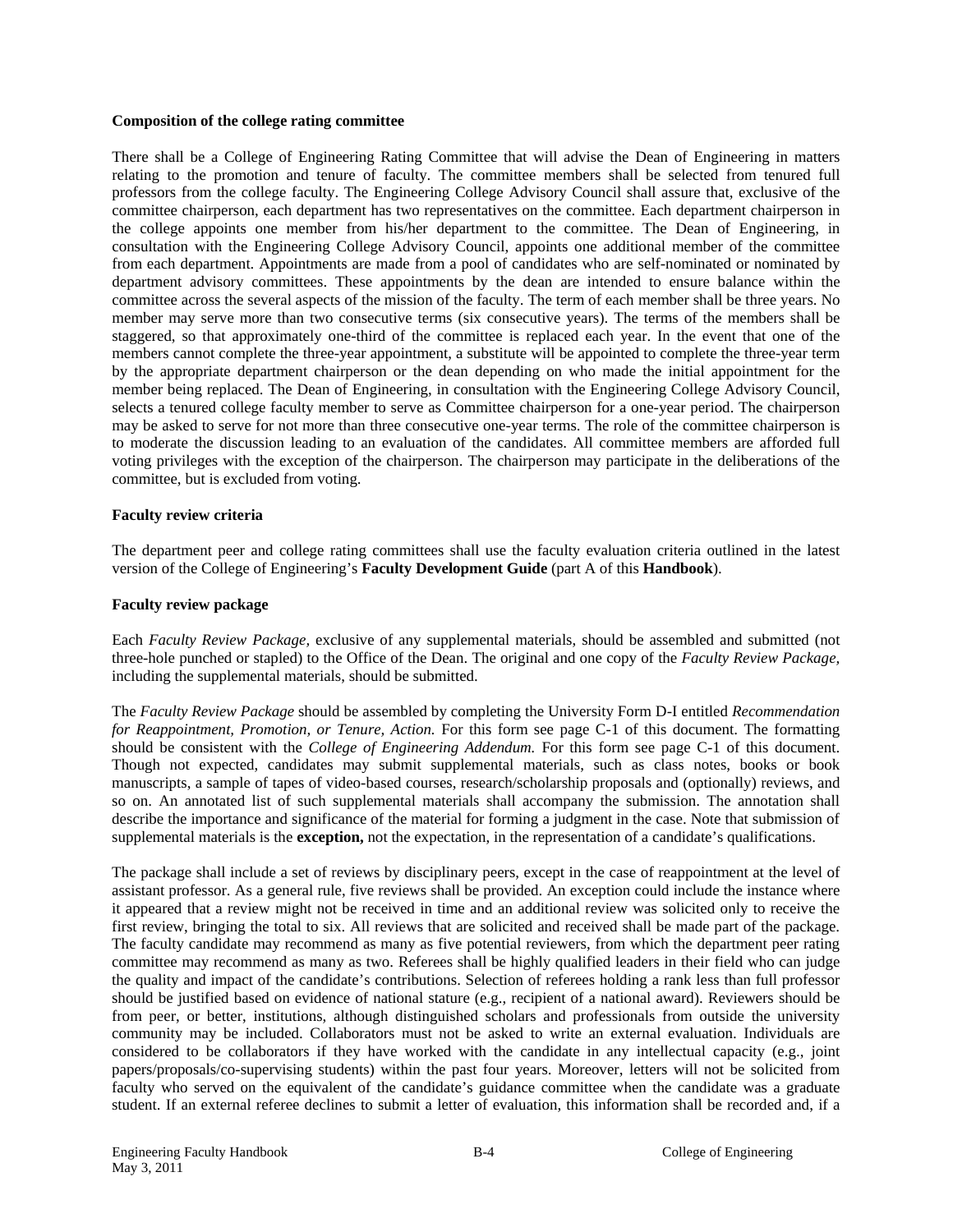reason is provided, it shall become part of the candidate's package. If a candidate is evaluated in two consecutive years, the referee-selection policy is either (1) all referees from the previous year shall be used, or (2) all referees shall be new.

The department chairperson, with the possible assistance of the department's peer rating committee, will solicit the reviews using college-approved letter templates. Each review in the packet shall be accompanied by a copy of the letter requesting the review and a justification of why the reviewer was chosen. It should be borne in mind that the purpose of these reviews is "… to ensure that individuals recommended have an achievement and performance level which is comparable with faculties of peer institutions." [**MSU Faculty Handbook**]. Only the chairperson, or the chairperson's designee for this purpose, is authorized by the Dean to solicit the reviews. Templates for letters requesting the reviews are provided in Appendix B to this document. These templates have been reviewed by the University's attorney.

Unsolicited letters shall not be included in the package. External letters must be submitted by regular mail on institutional letterhead and carry the reviewer's signature. If timing becomes critical, a letter may be submitted electronically, but must be followed by a mailed original. Candidates shall not contact prospective or actual reviewers in regard to the reviews being sought.

The contents of the candidate's package cannot be modified after it has been submitted to the College. However, new or corrected information (e.g., a very recent publication acceptance) may be placed in a separate folder with the package. Deadlines for adding such information are (1) for the College Rating Committee, the date of the Committee's first meeting; and (2) for the "Chairs Group," the date of the Group's first meeting.

#### **Faculty member's role in developing the review package**

It should be recognized that the development of the *Faculty Review Package* is primarily the responsibility of the faculty candidate. However, the chairperson, department peer rating committee, and/or other selected faculty are encouraged to provide assistance and counsel. Thus, the faculty candidate is not only allowed to see the *Faculty Review Package* except as noted below, but he or she must take the lead in seeing that it is assembled so as to present the best possible case. However, the candidate shall **not** be allowed to see any confidential external letters of review, which will become part of the *Faculty Review Package.* Objective written statements by the departmental peer rating committee and the department chairperson shall be accessible to the candidate. The *Faculty Review Package* must be a comprehensive presentation of the candidate's case and be sufficient to stand alone without further interpretation during committee discussion at both the department and college level.

#### **Affirmative action issues**

Affirmative action matters related to personnel issues are outlined in more detail in the **MSU Faculty handbook**. It is encouraged that department and college-level rating committees, to the extent possible, reflect consideration of gender, race, and ethnicity.

#### **Grievance procedures**

If a candidate believes that the decision not to reappoint, tenure, or promote has been made in a manner that is at variance with the established evaluation procedures, the candidate may initiate an appeal at the administrative level where the decision was made. At all levels, appeals must be handled in a manner consistent with the Faculty Grievance Procedure as outlined in the **MSU Faculty Handbook**.

# **Procedures for College Rating Committee and Academic Administrators Group**

The College Rating Committee and the Academic Administrators Group of the College of Engineering are each responsible for assessing the credentials of a candidate for reappointment, tenure, and promotion. The assessment of the credentials shall reflect the evaluation criteria which are presented in the *Faculty Evaluation Criteria* and the evaluation standards which are set forth in the document *Evaluation standards for appointment, reappointment, tenure, and promotion* (in Part A of this Handbook).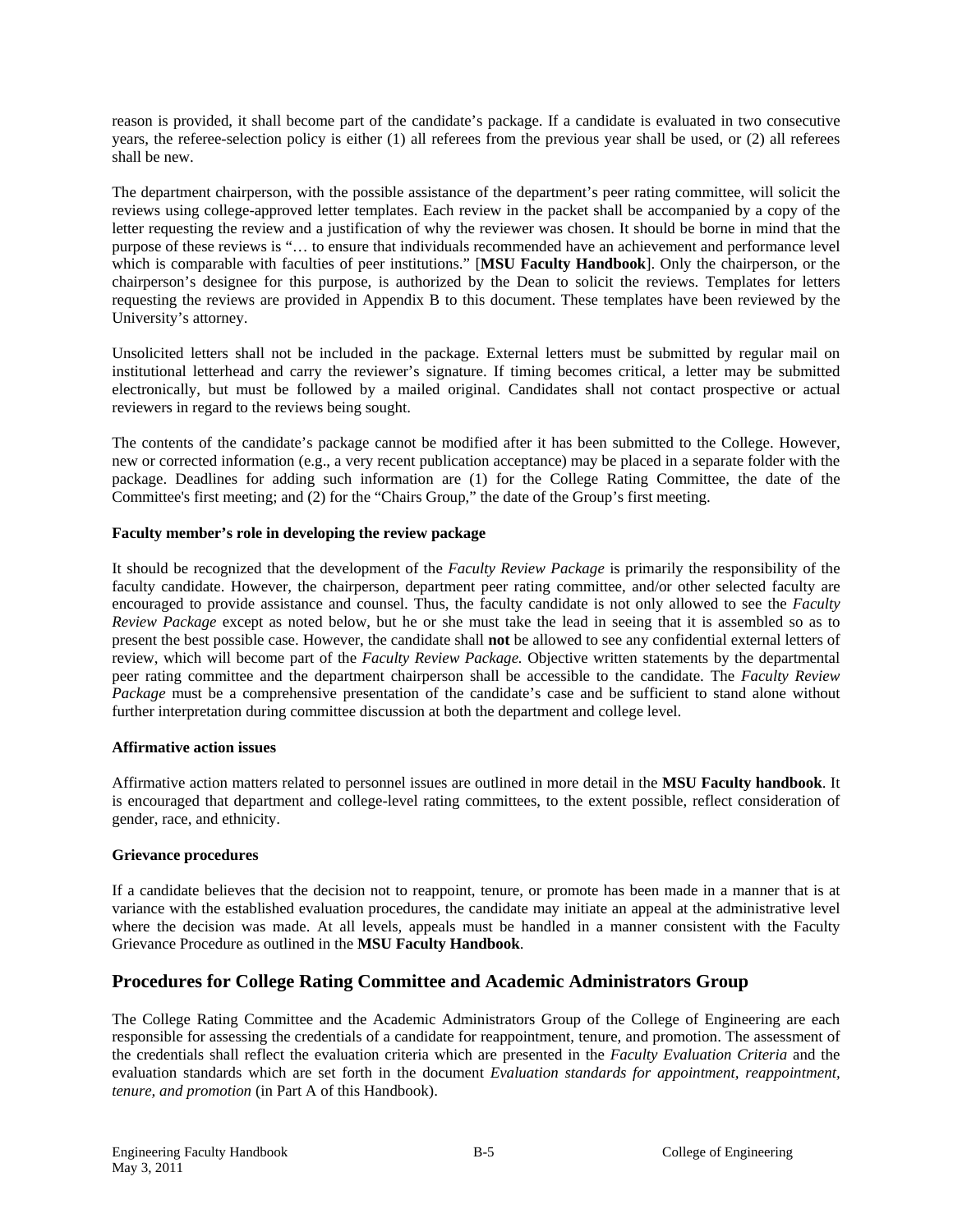#### **College Rating Committee**

The College Rating Committee is charged with examining and evaluating all three domains of a candidate's credentials – research, teaching and education, and public and institutional service. The committee is also charged with examining and evaluating each candidate's record holistically as an integrated statement of professional accomplishment. The committee shall assess and comment upon both the strengths and weaknesses of each candidate's record.

In each of the three domains, the committee members shall rate a candidate as being: well below average, below average, average, above average, or well above average. "Average" is defined as that performance which, in the considered judgment of the committee member, is, on average, exhibited by those in the discipline receiving a favorable decision on the action. In general, the candidate's achievements should have increased the quality of the candidate's department and raised its stature, be comparable to those of the candidate's peers in the professional discipline, and be consistent with the expectations of the candidate's department and the College of Engineering. Further statements regarding the standards for various ranks are contained in the "standards" section of Part A of this **Handbook.** In addition, and most importantly, the committee shall also vote on whether the candidate is recommended for the action – e.g., the equivalent of a yes/no vote on whether the candidate should be promoted to associate professor with tenure. The ratings of a candidate and the vote on the recommendation by the committee members are to be secured by secret poll.

Candidates are to be considered action by action, such as reappointment as assistant professor in the second probationary period. After all candidates for an action have been considered, the committee members are to be polled for their ratings of those candidates. The polling of the committee members may be done candidate by candidate or for all those candidates at the same time. The chairperson of the rating committee will determine and announce the committee's rating of each candidate in each domain and the overall vote on the recommendation.

As a practical matter, during the committee's deliberations, the chairperson may wish to conduct a (secret) straw vote to determine those candidates who will likely receive an overwhelmingly positive recommendation. This would be done so that the committee's time can be spent more fruitfully on those candidates whose record will require more detailed consideration and discussion.

For each candidate, the chairperson of the Committee shall provide to the Dean a summary statement assessing the candidate's strengths and weaknesses including the candidate's ratings in all three domains and the vote on the final recommendation on the action.

#### **Academic Administrators Group (aka the Chairs Group)**

The Academic Administrators Group, consisting of the Dean, the department chairpersons, and the assistant/associate deans, are charged with examining and discussing each candidate's credentials with respect to the standards that pertain to the action under consideration.

The academic administrators are expected to pay particular heed:

- to the blending of research, teaching and education, and public and institutional service in support of the mission and
- to the sustainability of achievement in research, education, or in scholarship associated with public service.

The academic administrators also have a special responsibility for historical consistency in the actions taken. The overall purpose of the meeting of the academic administrators is to provide the dean with their collective insights regarding the candidates. No report is made, nor are any explicit votes required to be taken. If votes are taken, they must be reported and made a part of the candidate's package.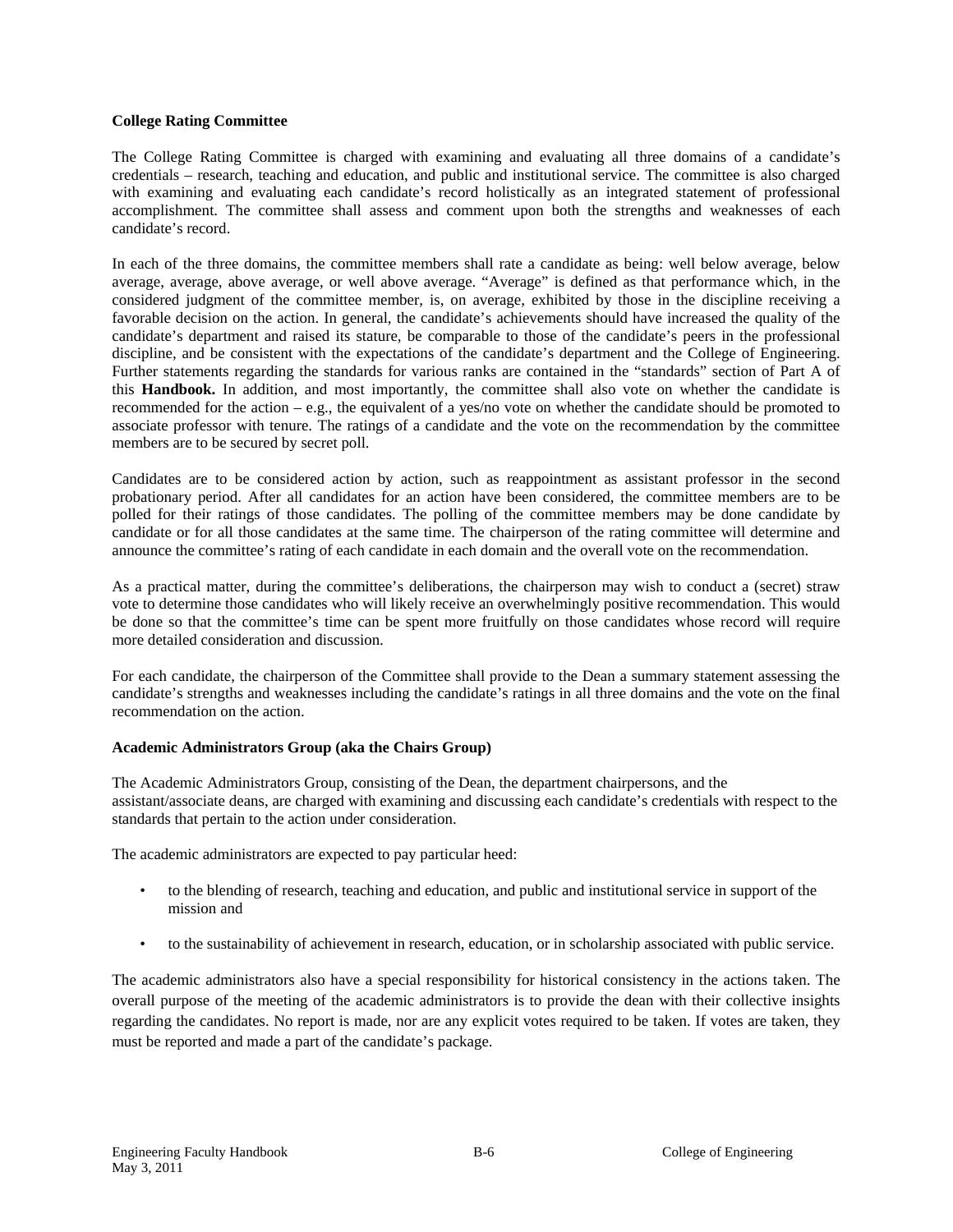As required by the University policy on non-tenured faculty in the tenure system [**MSU Faculty Handbook**], faculty members will be offered the opportunity to confer at their discretion with the Academic Administrators Group before the opinions of its members are solicited.

### **Procedures for the Annual Review of Faculty Members**

Each department must have procedures for written evaluation of tenure-system faculty members at all ranks with the operating principles and guidelines for implementation described in the **MSU Faculty Handbook** These guidelines state in part that "Each faculty member shall submit a written summary of activities for the appropriate period of time to the unit administrator in a timely manner prior to the review." This is typically due at the end of January for the year just ending in December. For faculty members in the College of Engineering, this written summary may be the faculty member's **Annual Report of Faculty Load, Activities, Achievements, and Plans.** For this form see page C-1 of this document. It is the responsibility of department chairpersons to provide timely feedback (typically within a month of the submission of the report) on the faculty member's performance and annual report so that the faculty members can plan their activities for the year.

#### **Rationale**

Periodic reviews of all faculty members provide opportunities for collegial and constructive dialogue about performance expectations and, whenever appropriate, suggestions and assistance for improving performance. Written evaluations enhance understandings of goals and expectations for each faculty member. This review process reinforces and supports opportunities for continuous faculty progress at all ranks. Performance evaluations also assist units in making decisions concerning reappointment, the award of tenure, promotion, and merit salary adjustments.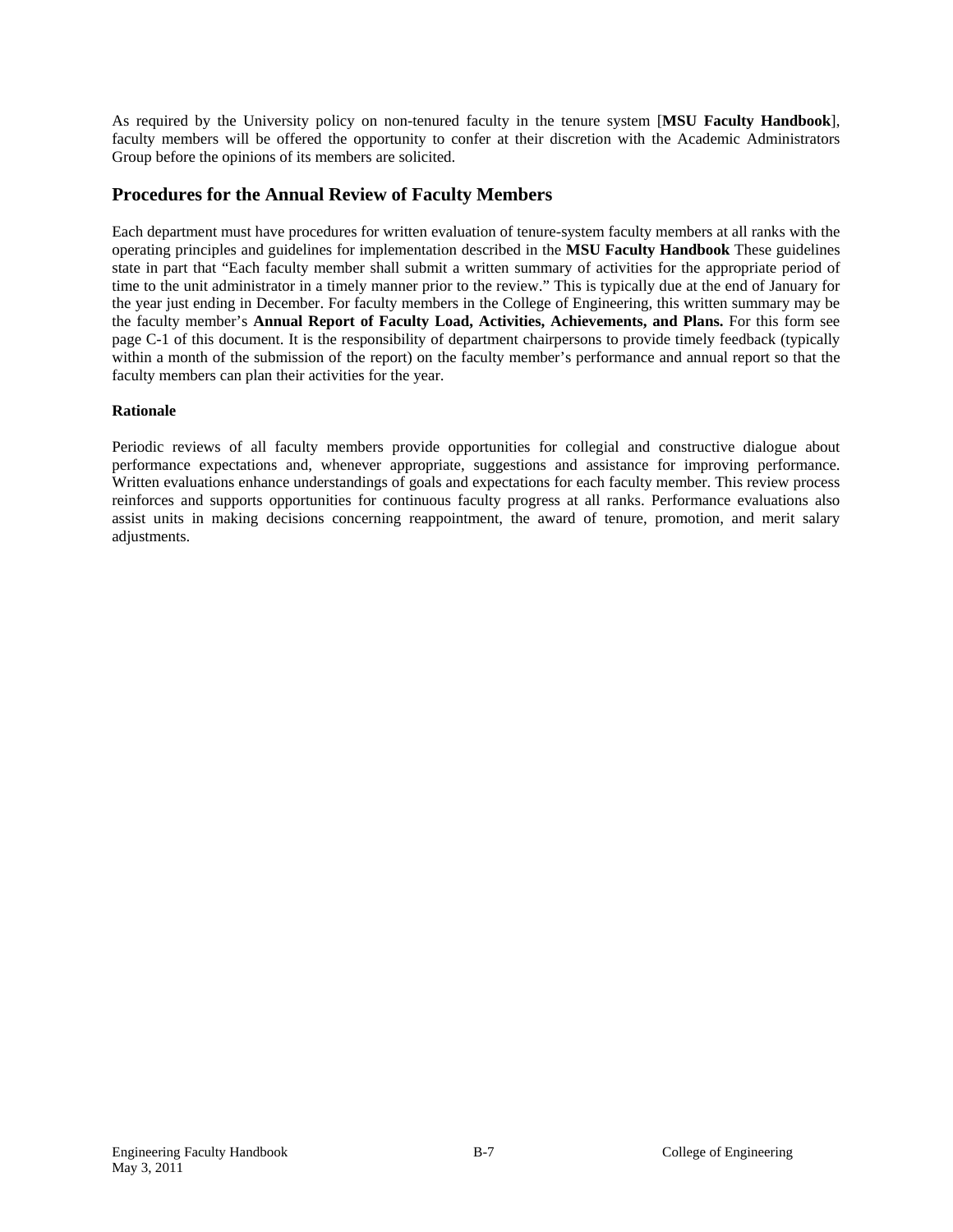# **PART C – Miscellaneous Documents, Forms, and Guidelines**

### **Introduction**

Part A of this **Faculty Handbook** – i.e., the **Faculty Development Guide** – delineated faculty activities; the standards for evaluating faculty candidates for appointment, reappointment, tenure, and promotion; and, finally, the criteria for evaluating faculty. Part B of this Faculty Handbook – i.e., the Faculty Evaluation Operating Procedures – described the procedures that should be used in evaluating faculty or faculty candidates. Part C of this handbook contains the following collection of miscellaneous documents, forms, and guidelines that relate to the faculty in the College of Engineering:

Editorial Comment added 9/24/02: All copies of the forms that were once included in PART C of this document are now downloadable from links on the College of Engineering Faculty Handbook's web index page. They are no longer included in this copy of the handbook. Hard copies are also maintained in the Dean's office.

# **PART C-Table of Contents**

| Reporting and Recording Faculty Load, Activities, Achievements, and Plans | $C-2$  |
|---------------------------------------------------------------------------|--------|
|                                                                           | $C-2$  |
|                                                                           | $C-2$  |
|                                                                           | $C-2$  |
|                                                                           | $C-2$  |
|                                                                           | $C-2$  |
|                                                                           | $C-5$  |
|                                                                           | $C-5$  |
|                                                                           | $C-6$  |
|                                                                           | $C-7$  |
|                                                                           | $C-7$  |
|                                                                           | $C-7$  |
|                                                                           | $C-8$  |
|                                                                           | $C-9$  |
|                                                                           | $C-9$  |
|                                                                           | $C-9$  |
|                                                                           | $C-10$ |
|                                                                           | $C-10$ |
|                                                                           |        |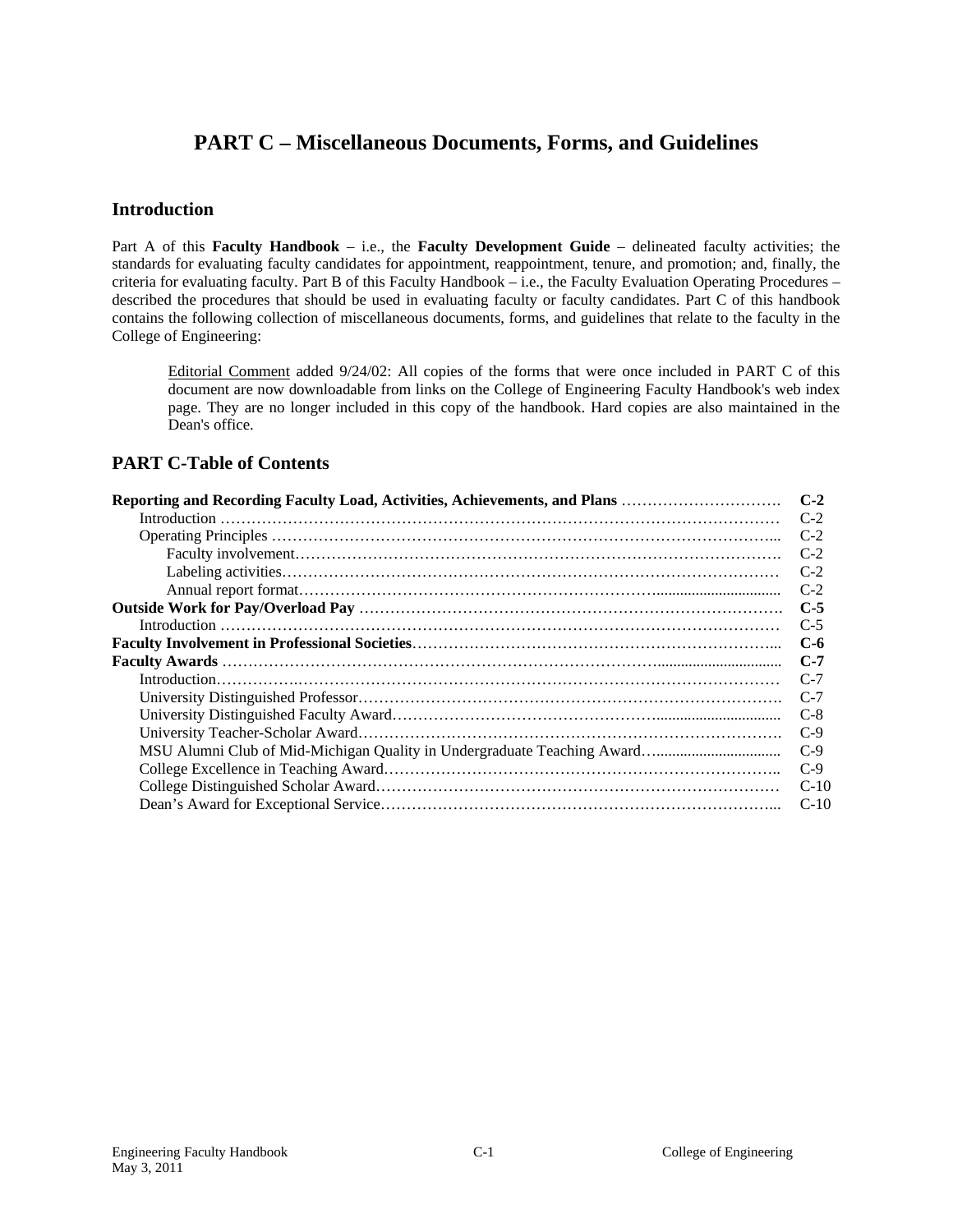# **REPORTING AND RECORDING FACULTY LOAD, ACTIVITIES, ACHIEVEMENTS, AND PLANS**

### **Introduction**

Faculty activities are reported for various reasons using a variety of forms on a generally regular basis. The University needs faculty load data on a quarterly basis to meet contractual obligations for projects in which faculty are supported by certain types of extramural funding agreements. The University must also assemble faculty load data to meet the mandatory reporting requirements of the State of Michigan. The University's Office of Planning and Budgets compiles and analyzes faculty load data so that it can provide the central administration and the Board of Trustees with information necessary to evaluate the operation of different units within the University and to plan for the University's future. In like manner, faculty load data are needed within the various colleges and departments to evaluate current activities and plan for future college and department needs and activities.

For each faculty member, there is also personal and professional significance to compiling and reporting his or her activities on a periodic basis. An individual faculty member's activities in a given period of time represent his or her **input** to the University. If this input is channeled properly, the individual will synergistically provide useful services to the department, college) and university and grow professionally. But the extent and level of an individual's overall competence and reputation in the profession is not measured by simply quantifying input (i.e., activities), but rather by assessing the individual's **output** (i.e., achievements). And these achievements become the central issue as a faculty candidate is considered for appointment, reappointment, tenure, and promotion, a merit salary increases, and/or an award. Finally, each member of the faculty can use the compiled information to perform a self-assessment in planning for his or her professional future.

### **Operating Principles**

With these points in mind, the following operating principles should be applied when documentation is prepared, recorded, disseminated, or used regarding an individual faculty member's load, activities, achievements, and plans:

#### **Faculty involvement**

While it is the responsibility of an individual faculty member's unit administrator to prepare faculty load data, the individual should be consulted during the planning process and should receive a copy of all load data recorded and submitted by the unit administrator. This is necessary for two reasons: First, the faculty member should be a part of his or her own load planning process because of special interests or professional development needs. Second, faculty members need the load information in order to plan their actual activities properly.

#### **Labeling activities**

Care must be taken not to mislabel faculty load or activities. For example, a public service activity should not be classified as **research/scholarship**, and some **educational** activity should not be classified as **institutional service** (academic administration or academic governance). Mislabeling load and activities may distort the data needed for effective evaluation and planning. Moreover, the long-term acquisition and recording of mislabeled faculty load or activities data can have a pernicious impact on a faculty member's professional growth and achievements.

#### **Annual report format**

If a faculty member is required to submit an annual report, which becomes a part of the faculty member's permanent personnel record, then this report should be organized as follows: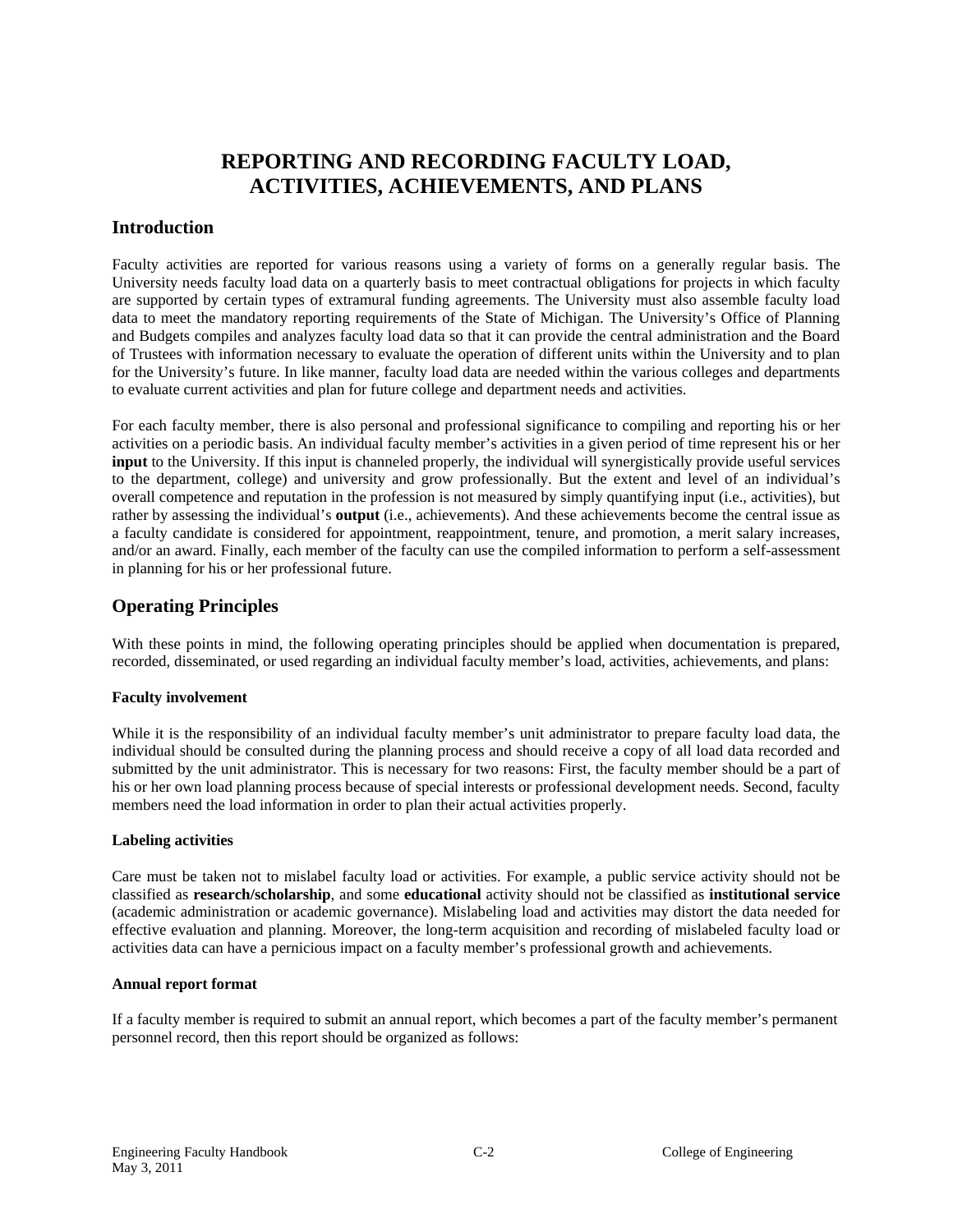- **Load**
	- *Recorded Load –* The load data for the functions of teaching, scholarship, public service, and institutional service as recorded by the unit administrator for the reporting period should be included here.
	- *Comments* Any noteworthy significant disparities between the recorded load (salary apportionment) and the actual load (time apportionment) should be reported here. Also, any noteworthy observations on the disaggregation of the functions, such as scholarship into research program development and management, conduct of research, publication of research, and other sub-functions should be reported here.

#### • **Delineated Activities**

- *Teaching*  The amount of academic advising, the extent of credit teaching (exclusive of individualized instruction), the scope of individualized instruction, the nature of participation in honors courses, and the character of involvement in noncredit lifelong education<sup>1</sup> teaching should be reported here.
- *Research/Scholarship*  Publications, presentations, supervision of thesis students, proposals submitted, and proposals (previously submitted and) funded, continuing grants and contracts should be enumerated here.
- *Public Service –* Participation in professional societies, development of lifelong education programs, and involvement in cooperative extension, international public-service activities, technology transfer, and professional consulting should be delineated here.
- *Institutional Service* Involvement in committee activities and administrative responsibilities should be specified here.

#### • **Other Activities**

Any other activities which are indicative of commitment to the functions of teaching, research/scholarship, public service, and institutional service should be included here. It would be appropriate to here report publications in the area of pedagogy, development of software, and issuance of patents. Activities which are outside of the traditional functions of teaching, research/scholarship, public service, and institutional service should also be included here. Professional development efforts would comprise one such additional function.

#### • **Achievements and Plans**

Here the faculty member might take the opportunity to embed the activities into the web of achievements over several years, cast against professional goals and attendant strategies for reaching those goals. It would be appropriate to include a needs assessment. (This section should be used by the unit administrator in planning for future unit activities and needs.)

The faculty reporting format described here should become a useful vehicle to obtain information needed to document an individual's overall load, activities, and achievements in a given period of time. Moreover, it should provide the faculty member with an opportunity to plan for his/her own future by setting goals, developing plans, and identifying specific resources needed to achieve these goals.

<sup>&</sup>lt;sup>1</sup><br>Lifelong education is a teaching activity, which serves nontraditional students. It may also serve traditional students. It may have been originally designed for either traditional or nontraditional students, or both. It has typically been viewed as a public service activity. Within the College of Engineering, the development of lifelong education programs is viewed as a public service activity. However, independent of the genesis of an offering, the teaching of any courses for credit and any offerings for certificate or degree programs is viewed as a teaching activity. The teaching of other offerings may be viewed as a teaching or public service activity. However, the offerings should be fully reported as a teaching activity, but may be cited (with a cross-reference) as a public service activity.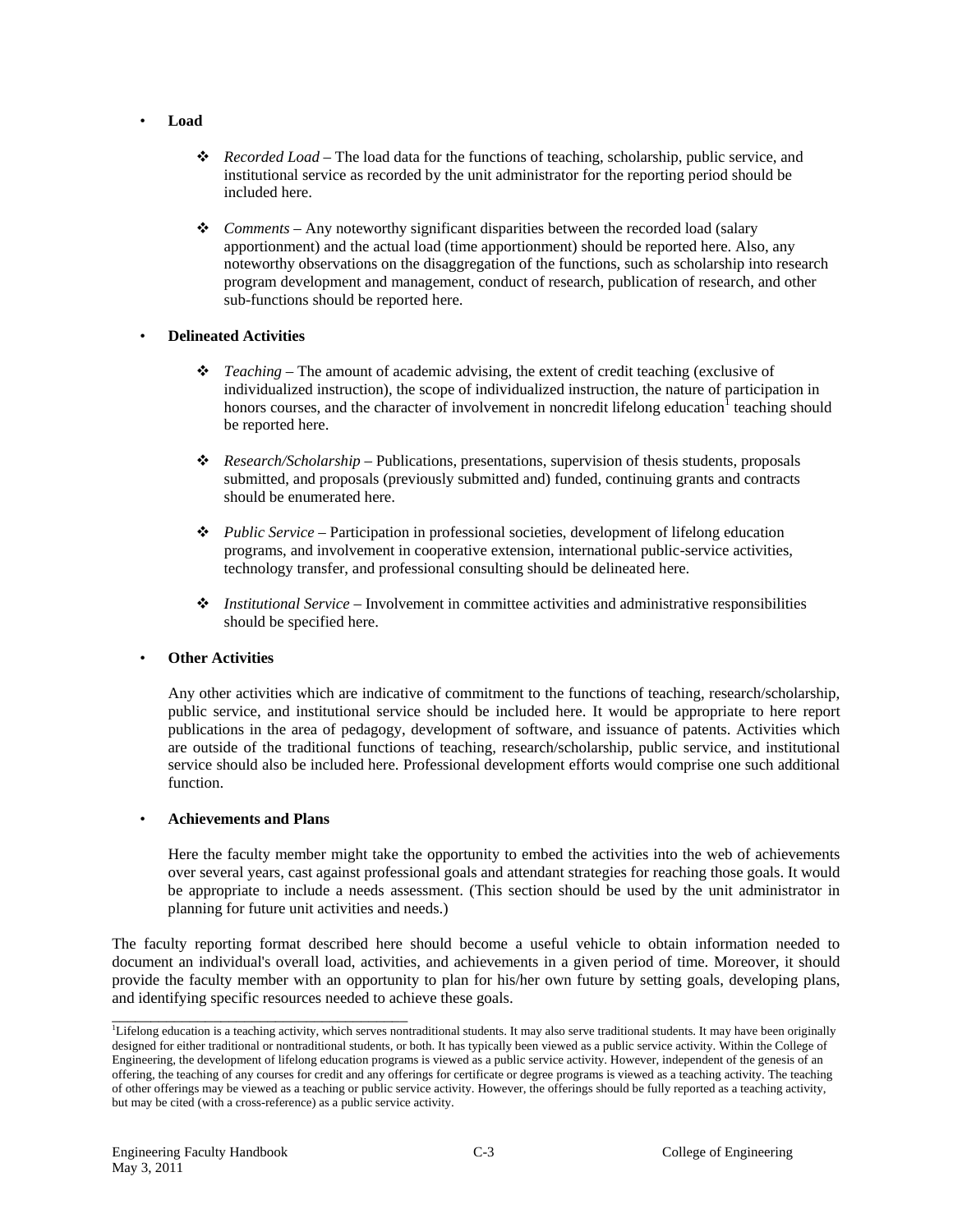In fact, this document of principles was followed in preparing the form **Annual Report of Faculty Load, Activities, Achievements, and Plans.** See the College of Engineering Faculty Handbook web index page for the online and downloadable versions of this form.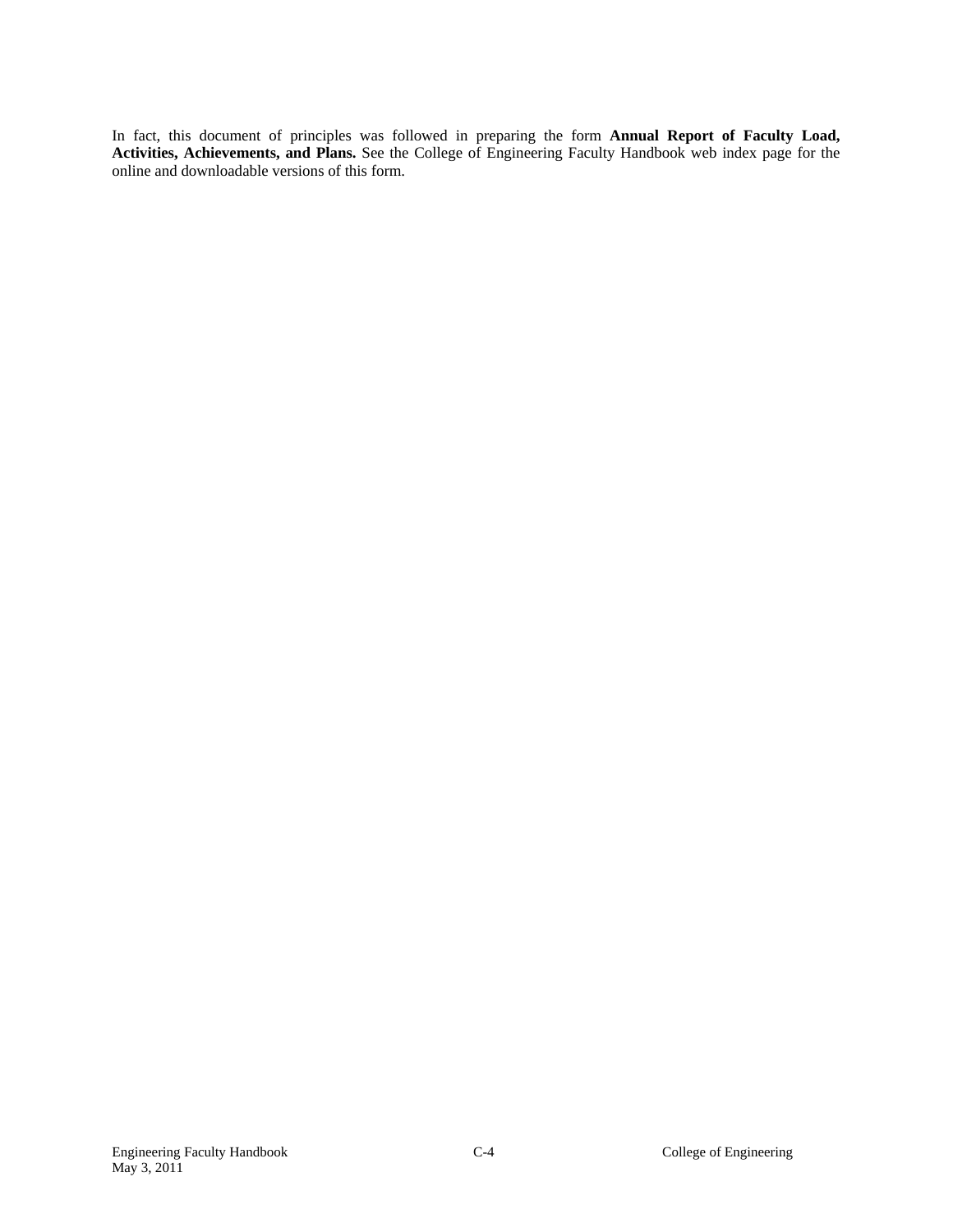# **Outside Work for Pay / Overload Pay College of Engineering, Michigan State University**

### **Introduction**

Michigan State University holds to the principle that<sup>2</sup> "through consulting relationships with government, industry, public organizations and others off campus, University employees can be an invaluable resource." Consequently, "the University encourages the lending of such assistance where it does not interfere with the employees' performance of University duties and where no conflict of interests exists."

The University requires that "prior written approval of the department chairperson and dean must be obtained if the work is done during the regular employment period." For faculty members on academic year appointments the regular employment period is usually the academic year. When a faculty member is employed through the University for the summer term, the summer becomes a part of the regular employment period. The MSU form to request authorization of outside work for pay or overload pay is available from departmental offices, or in downloadable form from the College of Engineering Faculty Handbook web index page.

The total amount of time expended by a faculty member on outside activities for pay and overload pay will not exceed a total average of four (4) days a month. An annual report must be submitted to the Provost regarding the outside work for pay performed by faculty in the College. The report covers the fiscal year period and must indicate by department the number of faculty members who engaged in outside work for pay during the fiscal year, the amount of time engaged, and a summary of the nature or purpose of the outside work.

<sup>&</sup>lt;sup>2</sup><br>All quoted material in this document is taken from the **MSU Faculty Handbook** [pp.92-96].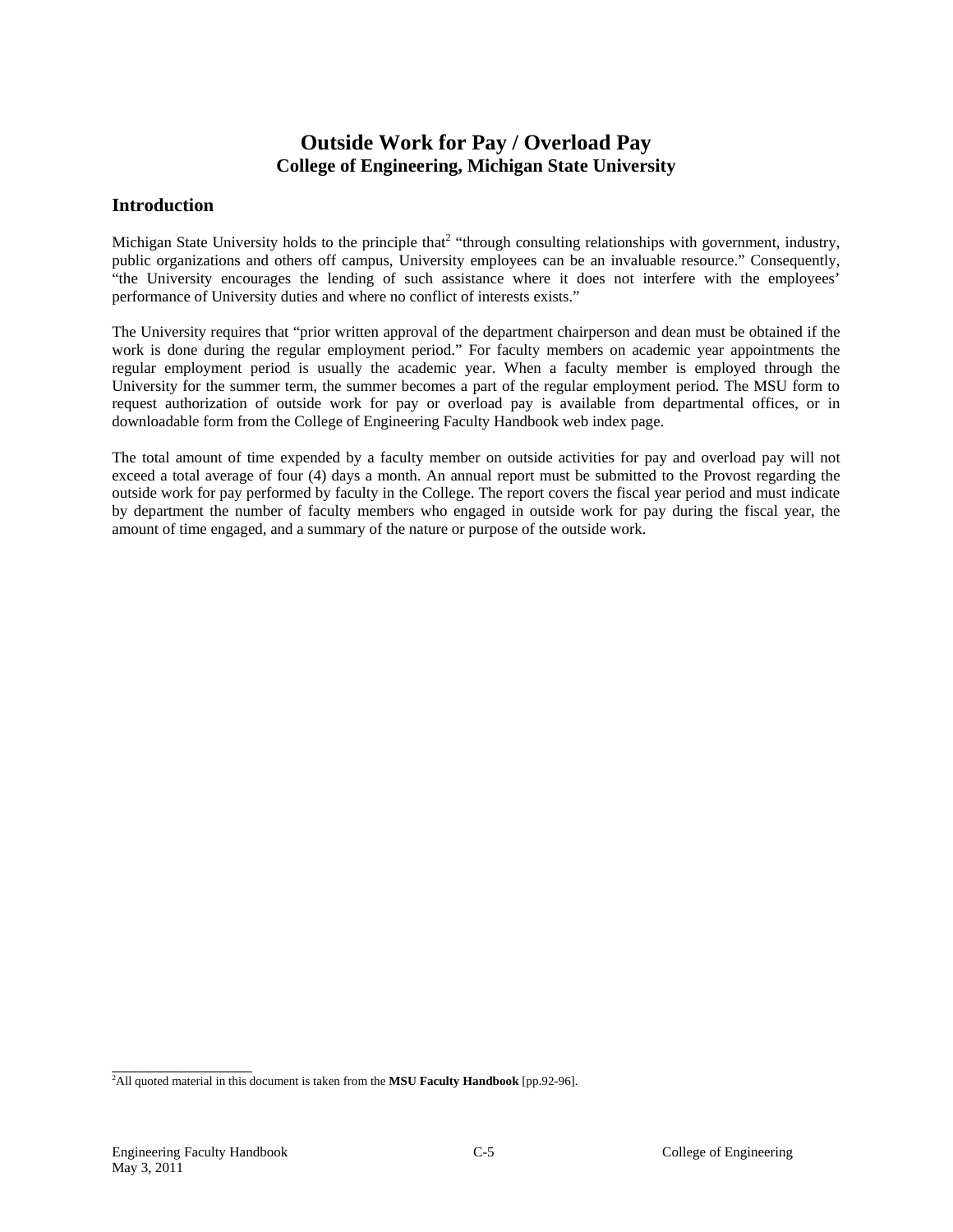# **Faculty Involvement in Professional Societies College of Engineering, Michigan State University**

### **Rationale**

Each faculty member in the College of Engineering is strongly encouraged to become actively involved with professional-society activities at the local, state, national, and international levels. Such involvement has potential benefits to the individual faculty member, to Michigan State University, to the engineering profession, and to society at large.

The individual faculty member benefits because professional societies provide significant opportunities for lifelong learning and continuous professional growth and development over a career. Professional societies also provide an important mechanism for individuals to share their knowledge with peers and to receive recognition from peers for significant scientific, technical, and service achievements.

Michigan State University benefits because its reputation can be enhanced as faculty members share their knowledge with others, serve leadership roles within professional societies, and receive awards for their professional achievements.

The engineering profession benefits because the vast majority of professional-society achievements are directly related to the volunteer activities of its members – e.g., serving on the editorial board of a society publication, serving on the program committee for a symposium, serving on an awards committee, reviewing manuscripts, developing standards, evaluating other programs or institutions.

The society at large benefits because the engineering profession has its roots in problem solving and improving the quality of life – i.e., health, safety, and general welfare of mankind. For example, public-policy makers often look toward professional societies for advice before decisions are made on modifying existing policies or creating new policies.

# **Types of Professional Societies**

In general, engineering professional societies fall into one of two categories – i.e., disciplinary and general. Disciplinary societies have a mission that focuses on issues related to specific subspecialties within the engineering profession – e.g., agricultural engineering, civil engineering, chemical engineering, computer science, electrical engineering, mechanical engineering, and material science. General engineering societies have specific missions but these missions transcend specific disciplines. For example, there are: the National Society for Professional Engineers (NSPE), the American Association for Engineering Education (ASEE), the Engineering Accreditation Commission (EAC) and its Accreditation Board for Engineering and Technology (ABET), and the Society of Automotive Engineers (SAE).

While there is no requirement that individual members of the College of Engineering faculty become involved in any specific societies, individual faculty members are encouraged to join appropriate professional societies and to become actively involved in their programs and sponsored activities.

Faculty members interested in becoming more involved in professional societies should seek out additional information from fellow faculty at MSU, faculty at other institutions, department chairpeople, or people in the dean's office. Active involvement in professional-society activities can be very rewarding and can instill in the individual a sense of belonging to the profession and a sense of professional pride.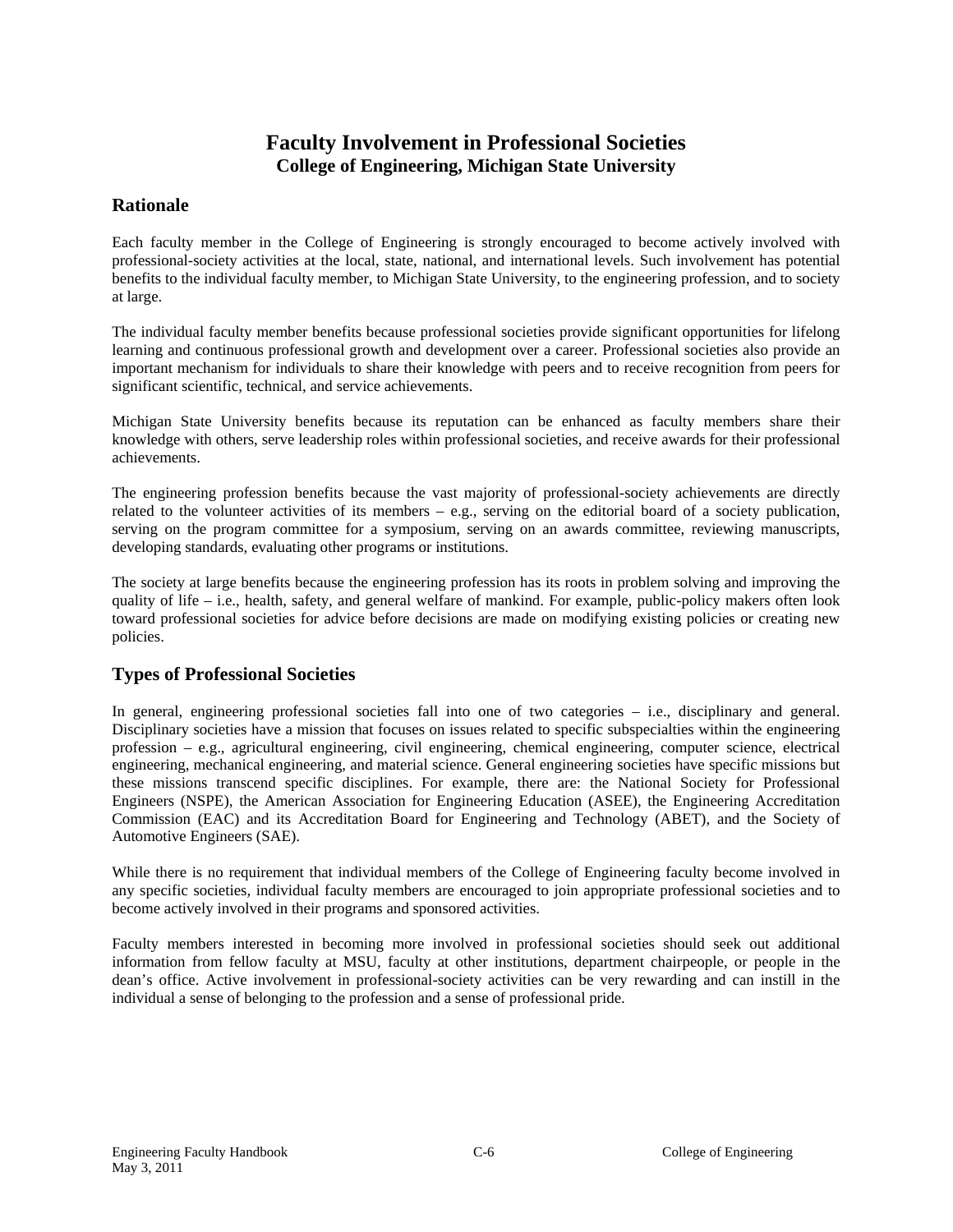# **Faculty Awards College of Engineering, Michigan State University**

### **Introduction**

The University and College acknowledge exceptional performance of faculty members in teaching, scholarship, and service by the following honors:

- Designation as a University Distinguished Professor
- Selection as a University Distinguished Faculty Awardee
- Selection as a University Teacher-Scholar Awardee
- Selection as MSU Alumni Club of Mid-Michigan Quality in Undergraduate Teaching
- Selection as a College Excellence in Teaching Awardee
- Selection as a College Distinguished Scholar Awardee
- Selection as a Dean's Exceptional Service Awardee
- Selection as an Outreach Scholarship Community Partnership Awardee
- Selection as recipient of a Robert F. Banks Award for Institutional Leadership

The calls for nominations for these honors describe the honors and the least attainments expected of honorees. The procedures to be followed in submitting a nomination are also specified. For further details see the memorandum that is sent by the Provost's Office to Deans, Directors and Chairs in late February. The typical process by which the College handles University awards is given below. The Provost will send out a call for nominations by the end of February. Departmental award committees/nominees should prepare a nomination packet consisting of a CV and one nomination letter explaining the reason for the nomination. The packets will be due in the Dean's office by March 31. If March 31 falls on a weekend, the packages will be due the Friday before March 31. A subcommittee of the Engineering College Advisory Council will evaluate the nomination packets and send a final decision on the nominees to the departments by April 30. The departmental representatives will then prepare complete nomination packages and submit the packages to the Provost's office by the appropriate deadline.

The following summary descriptions of the university-level honors were derived from the current nomination forms.

# **University Distinguished Professor**

The title, University Distinguished Professor, will be conferred on selected members of the Michigan State University faculty to recognize distinguished achievement in teaching, research, and public service. A University Distinguished Professorship will be held for the remainder of the recipient's active service at Michigan State University. (The title University Distinguished Professor Emeritus will be conferred upon retirement.) Individuals holding a University Distinguished Professorship will receive, in addition to salary, an average stipend of five thousand dollars for five years to support professional activities. Assignments for University Distinguished Professors will be arranged with the chairperson/director, dean, and the Provost. The designation will be highly honorific and consequently very exclusive. Membership in this category will reflect the diverse scholarly dimensions of Michigan State University.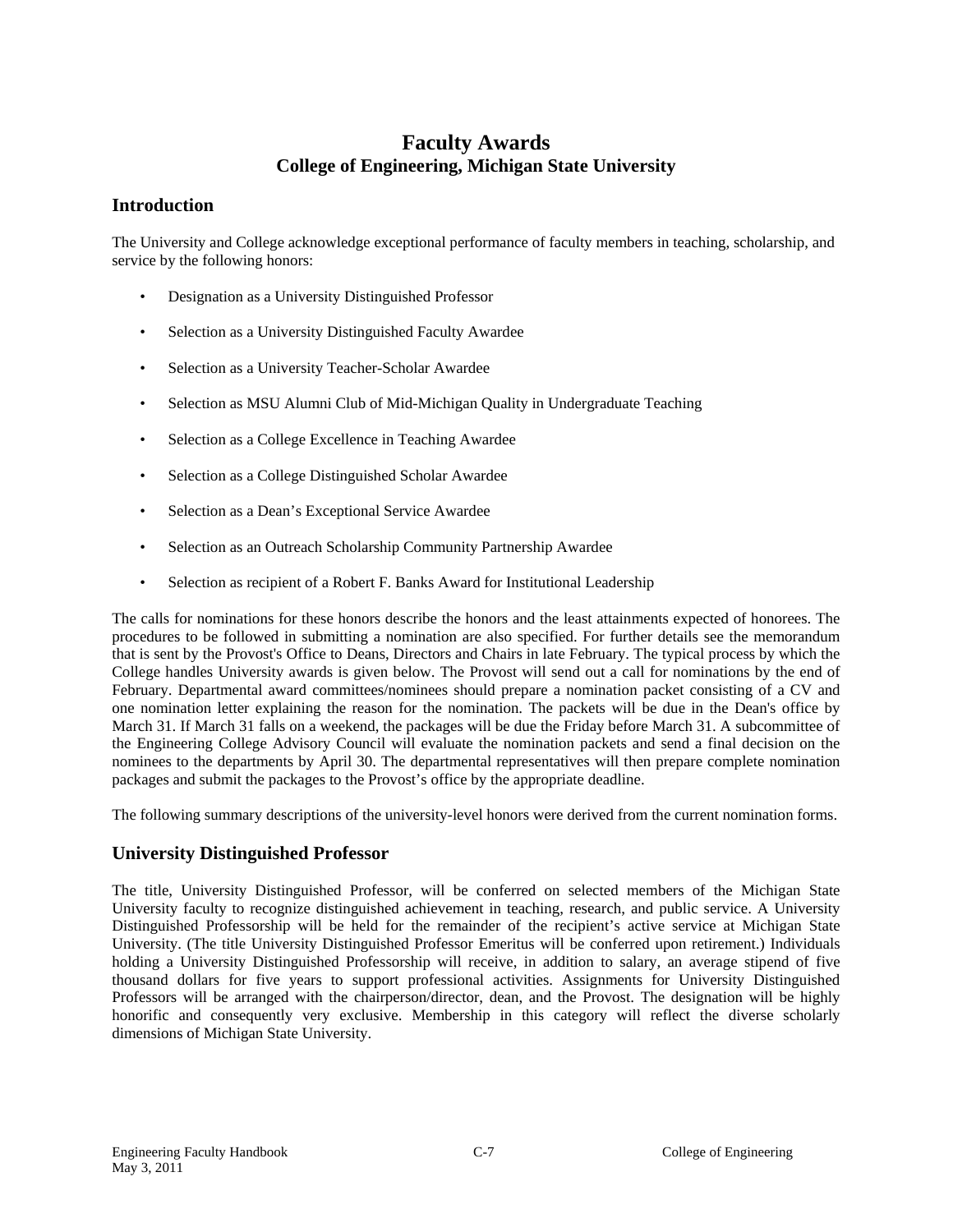In general, University Distinguished Professors will have been recognized nationally and usually internationally for the importance of their scholarly achievements. They will also have demonstrated the breadth of interest characteristically encompassed by the traditional role of professor as teacher and public servant. In addition, they will have brought distinction to Michigan State University as a result of their activities.

Specifically, a University Distinguished Professor will have achieved a record judged by peers to be superior and outstanding in preferably all, but at least two, of the areas of:

- **teaching skills**, with recognized breadth and depth in their discipline,
- scholarship, as represented by scholarly, creative, and artistic achievements,
- **public service,** as exemplified by the application of scholarship or creative and artistic endeavors in addressing the needs of one or more external constituencies.

University Distinguished Professors will have already achieved an outstanding record comparable to that of scholars awarded named professorships at Michigan State University and elsewhere. That record will have been recognized by the University at previous opportunities where merit is rewarded, such as merit salary increases. University Distinguished Professorships will be conferred only upon members of the Michigan State Faculty whose achievements have already been recognized by the University with the rank of Professor. (The title will not be used to recruit individuals to the Faculty.)

# **University Distinguished Faculty Award**

University Distinguished Faculty Awards call for a comprehensive, sustained record of excellence in research and/or creative activities, teaching, and public services upon the part of awardees. Normally a combination of several of these activities is expected. Awardees have usually had at least five years of service at Michigan State University. Awards have traditionally been made to individuals who have made distinguished and widely recognized contributions to their field and who have given significant, sustained service to Michigan State University. Awardees will receive a stipend of \$3000.

The criteria by which a prospective awardee is judged are:

- evidence of exceptional research, creative, and scholarly activities in traditional, nontraditional, or emerging areas with recognition that scholarly distinction can be demonstrated in a variety of ways such as the creative aggregation, interpretation, and application of existing knowledge) as well as the discovery of new knowledge;
- evidence of exceptional teaching performance in a variety of settings, including credit and noncredit teaching, curriculum development, and academic advising;
- evidence of exceptional public service achievement in the local, national, or international settings involving such external activities as consultation and technical assistance, policy analysis, program evaluation, and public information that build upon the faculty member's professional expertise;

and, at an attenuated level of significance,

• evidence of other service to Michigan State University.

Particular attention will be given to evidence of distinction in the discovery, dissemination, and application of knowledge as reflected by each prospective awardee's reputation within the appropriate external peer group within the several fields of endeavor.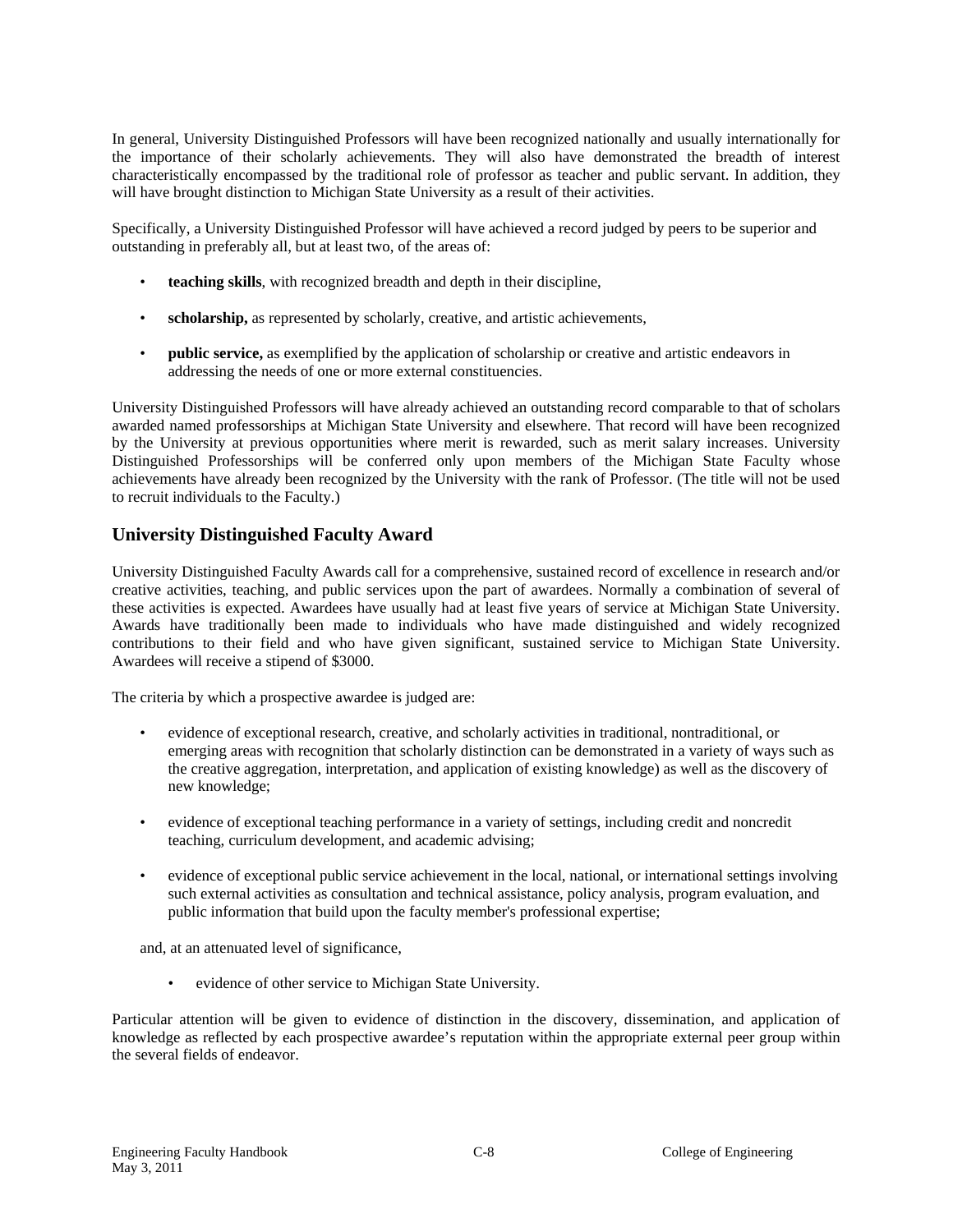# **University Teacher-Scholar Award**

University Teacher-Scholar Awards are given to Faculty members who, early in their careers, have earned the respect of students and colleagues for their devotion to and skill in teaching. Faculty members with temporary, as well as those with tenure system, appointments are eligible for this award.

A University Teacher-Scholar Awardee must hold the rank of instructor, assistant professor, or associate professor on a paid appointment basis at the time of nomination, and must have served on the Michigan State Faculty for at least one but not more than seven academic years. Awardees will receive a stipend of \$2000.

In the judging of a prospective awardee consideration will be given to:

- effectiveness of teaching or, alternatively, its impact on students;
- use of innovative techniques and/or approaches in teaching;
- peer assessments of teaching;
- evidence of public service and of promise as a scholar.

# **MSU Alumni Club of Mid-Michigan Quality in Undergraduate Teaching Award**

The MSU Alumni Club of Mid-Michigan Quality in Undergraduate Teaching Award recognizes teachers who take pride in and are committed to quality teaching, and who demonstrate substantial continuing involvement in undergraduate education.

All current temporary and tenure system faculty with at least three years of teaching experience at MSU are eligible for this award. Awardees will receive a stipend of \$2000.

Nominations are based on commitment to and evidence of outstanding undergraduate teaching including but not limited to 100- and 200- level courses. Criteria used in selecting recipients: exhibition of superior classroom performance; advancement of high educational standards; demonstration of well-developed, organized, and sequenced instruction that supports and explains major course concepts; encouragement of critical analysis, problem solving, and divergent points of view; promotion of writing and communication skills as part of the instruction; provision for student participation to insure active involvement in the learning process and to maximize active learning; incorporation of research in the discipline; linkage with other disciplines; appreciation of national and international diversity and concern for students in and out of the classroom.

# **College Excellence in Teaching Award**

Annually, an Excellence in Teaching Award is presented to one faculty member from each department in the College of Engineering. The awards are under the **John D. and Dortha J. Withrow Endowed Teacher-Scholar Awards Program.** The awardees are presented with a medallion, a certificate, and a modest one-time stipend to support professional activities.

Nomination documents are expected to establish the case for excellence in teaching through consideration of such matters as: command of course content; creation of an effective learning environment; delivery of course materials; availability to students; ability to elicit enthusiastic learning; and/or guidance of student organizations and projects. Evidence might be drawn from the summaries of student instructional ratings. Comments on the impact on the lives of students outside, as well as inside, the classroom might also be offered as evidence.